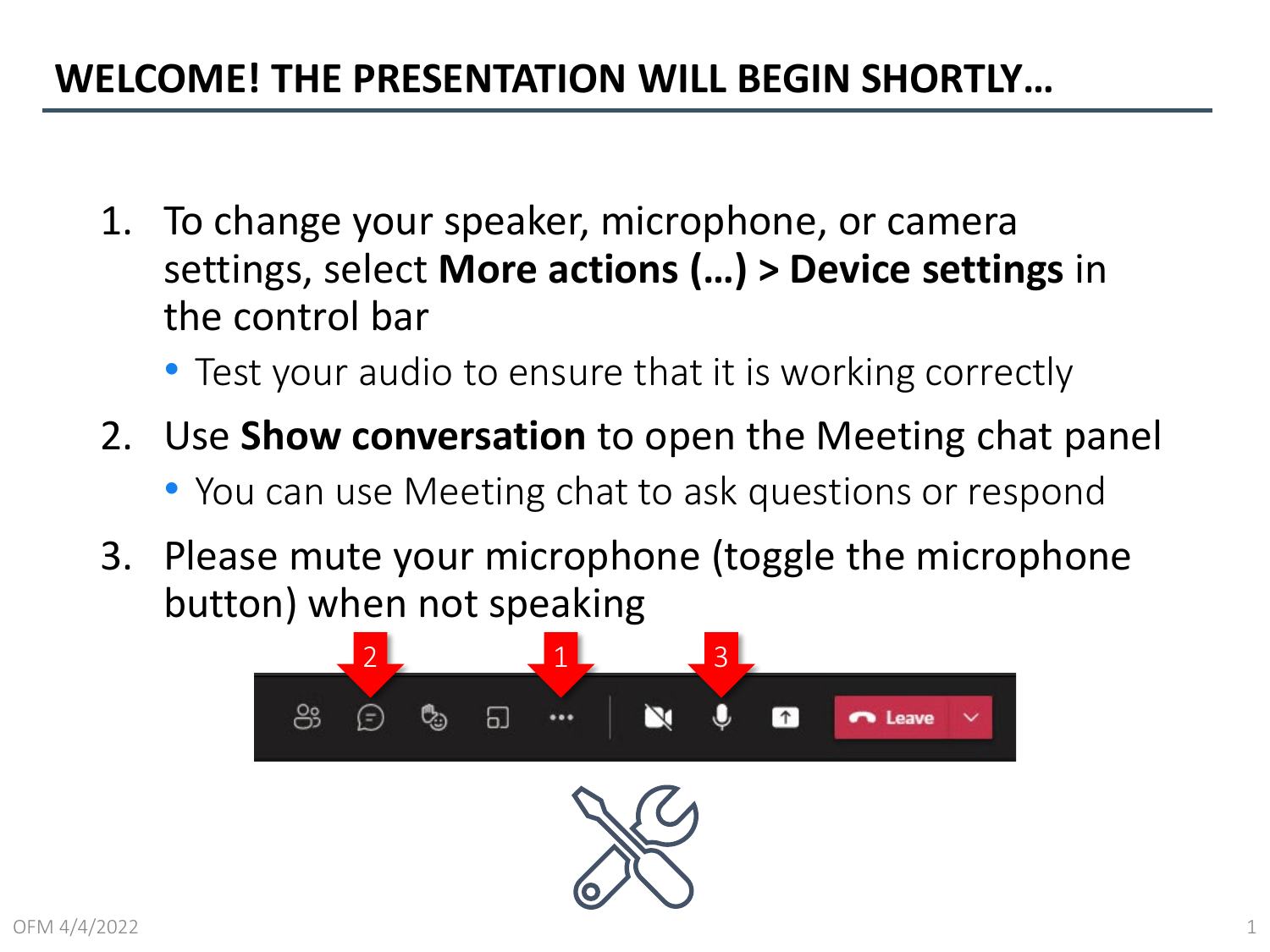#### APRIL 2022

### INTRODUCTION TO CAPITAL ASSET MANAGEMENT SYSTEM (CAMS) VIRTUAL TRAINING

Teena Minning Kendra Hanson Chris Soots



This event may be recorded.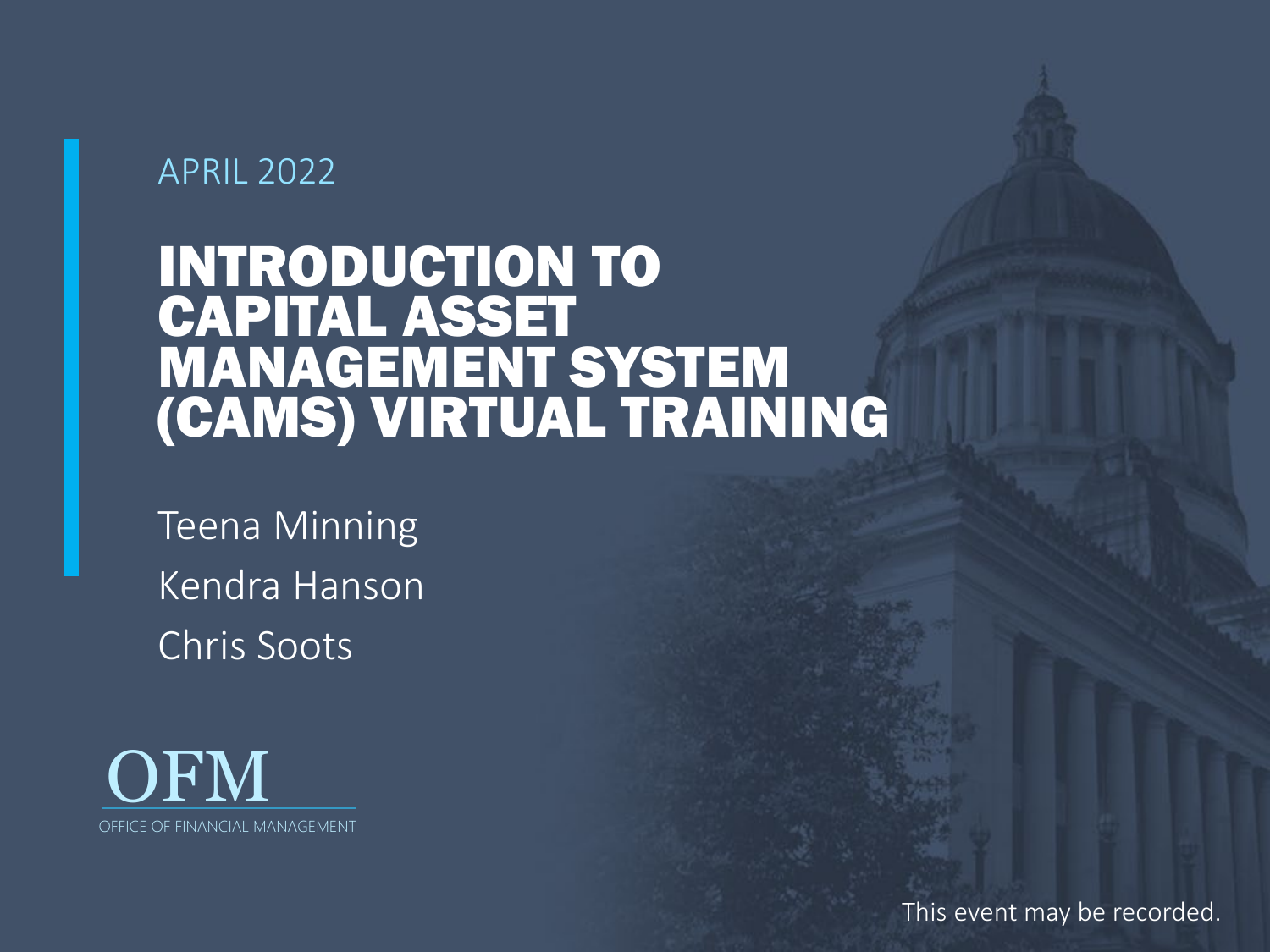Welcome Information

Roll Call and Introductions

What is CAMS?

What's New?

CAMS Basics

Learning Objectives and Demonstrations

Help and Resources

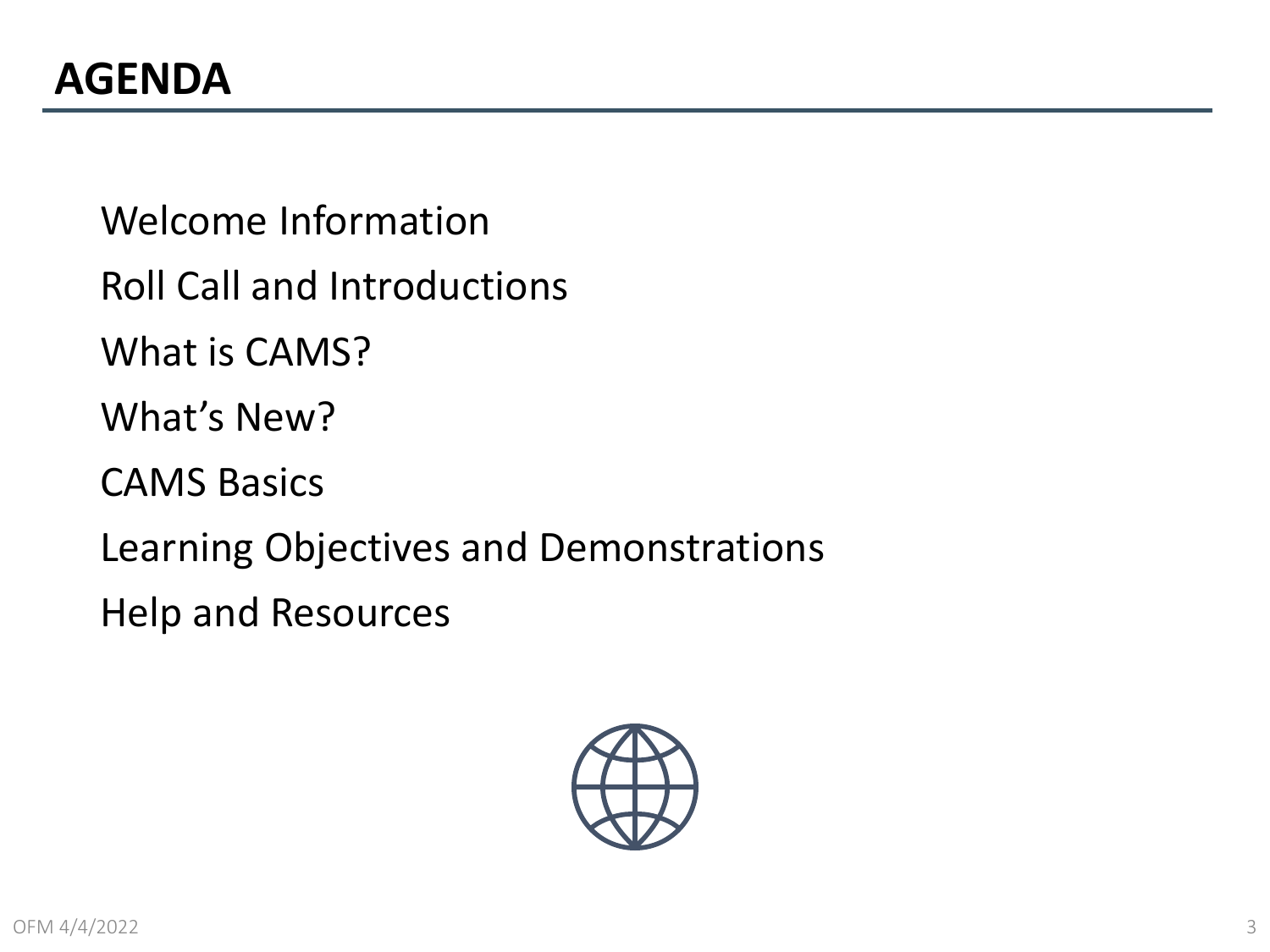This class is being recorded

Breaks

Chat feature and raising hands

In case we get disconnected…

Self-paced practice exercises and job aids

Training material available at ofm.wa.gov

Evaluations

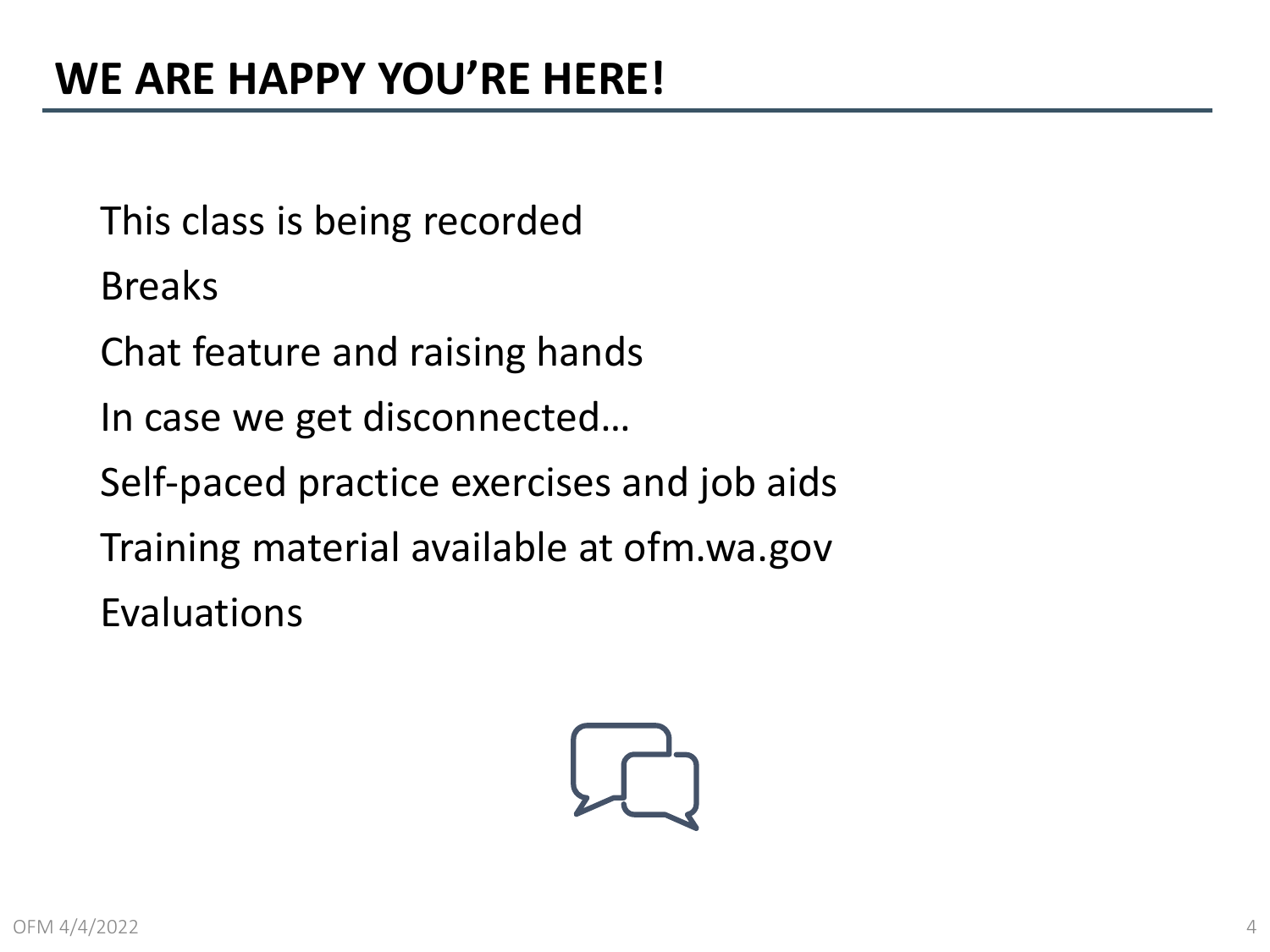# INTRODUCTIONS

Name? Agency? Location?



OFM 4/4/2022 **Second that the second contract of the second second contract of the second second second second second second second second second second second second second second second second second second second secon**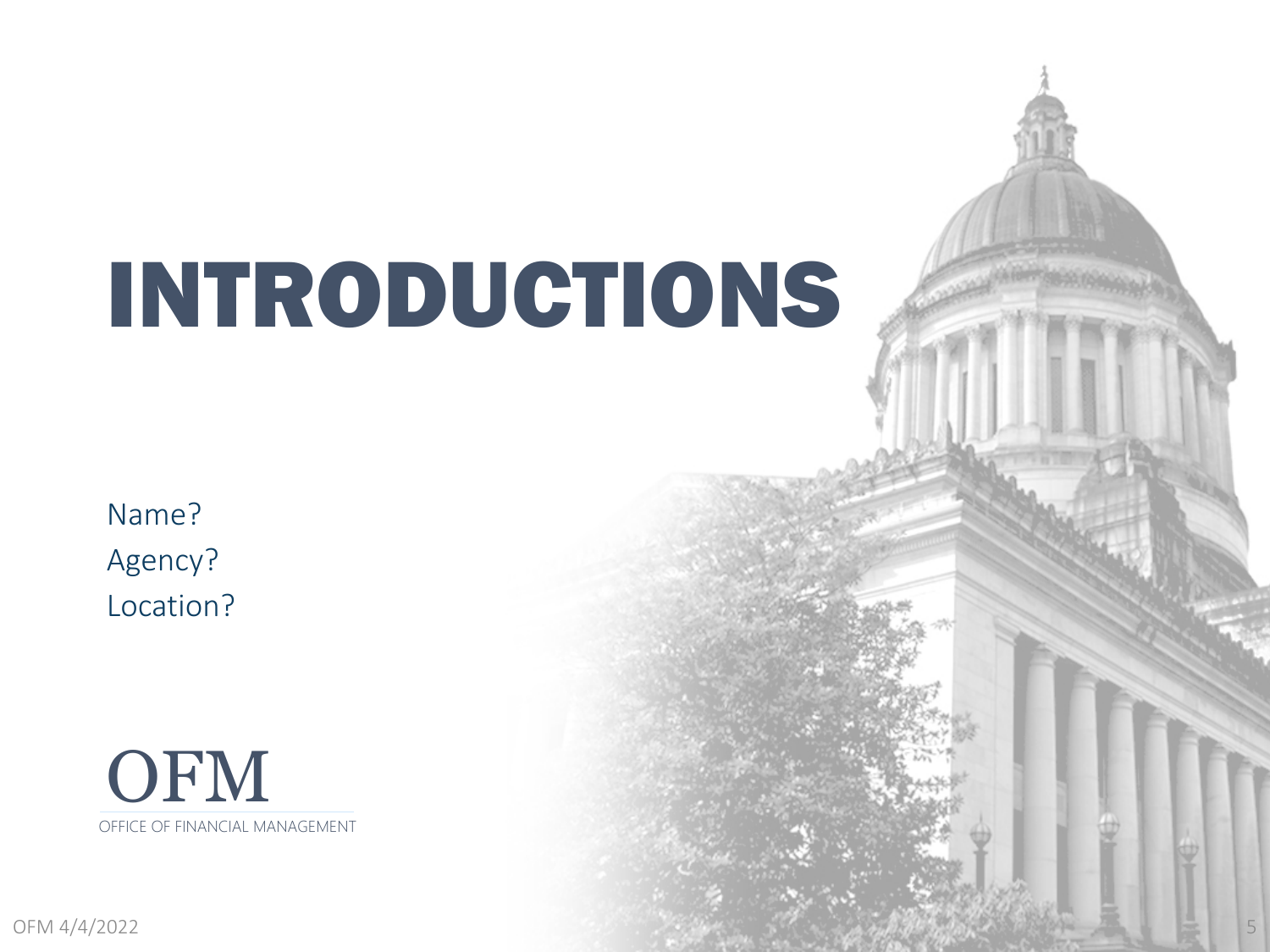The learning objectives are described from a general, system usage perspective:

- What is CAMS?
- Understand the relationship between AFRS & CAMS
- How to Access CAMS
- How to Add/Change/Dispose/Undispose/View/Undo Assets
- How Depreciation Works
- CAMS Reporting
- How to Resolve Common CAMS Issues
- Who to Contact for Help with CAMS

#### Several topics include a paired demonstration in a training environment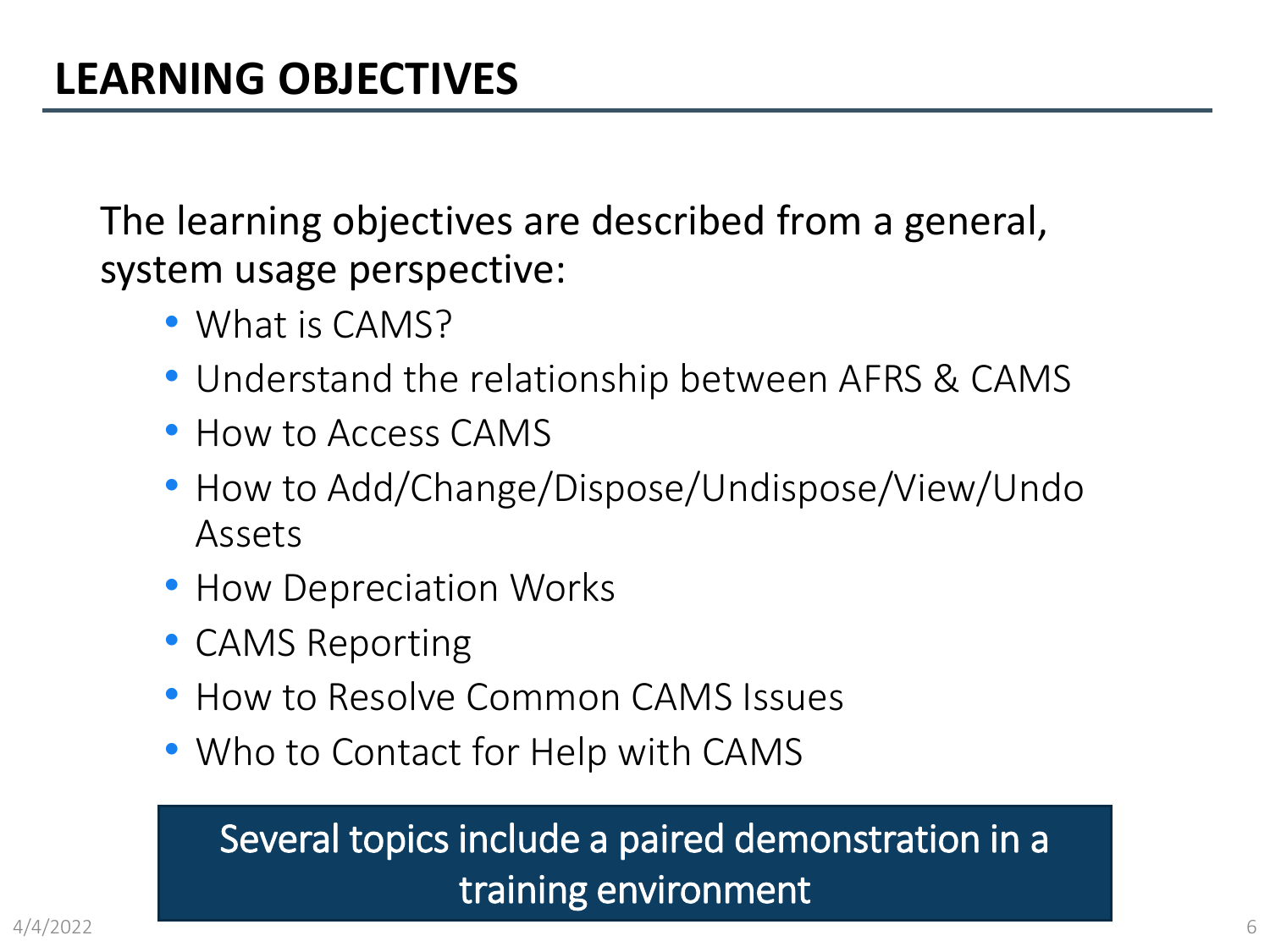CAMS is a real-time mainframe application for capital asset inventory

Used by most state agencies to:

- Record all assets that meet the state's capitalization policy (SAAM, Chapter 30)
	- o Waiver needed from OFM if an alternative system is used for capitalized assets
- Record small and attractive assets (if not present in another system)

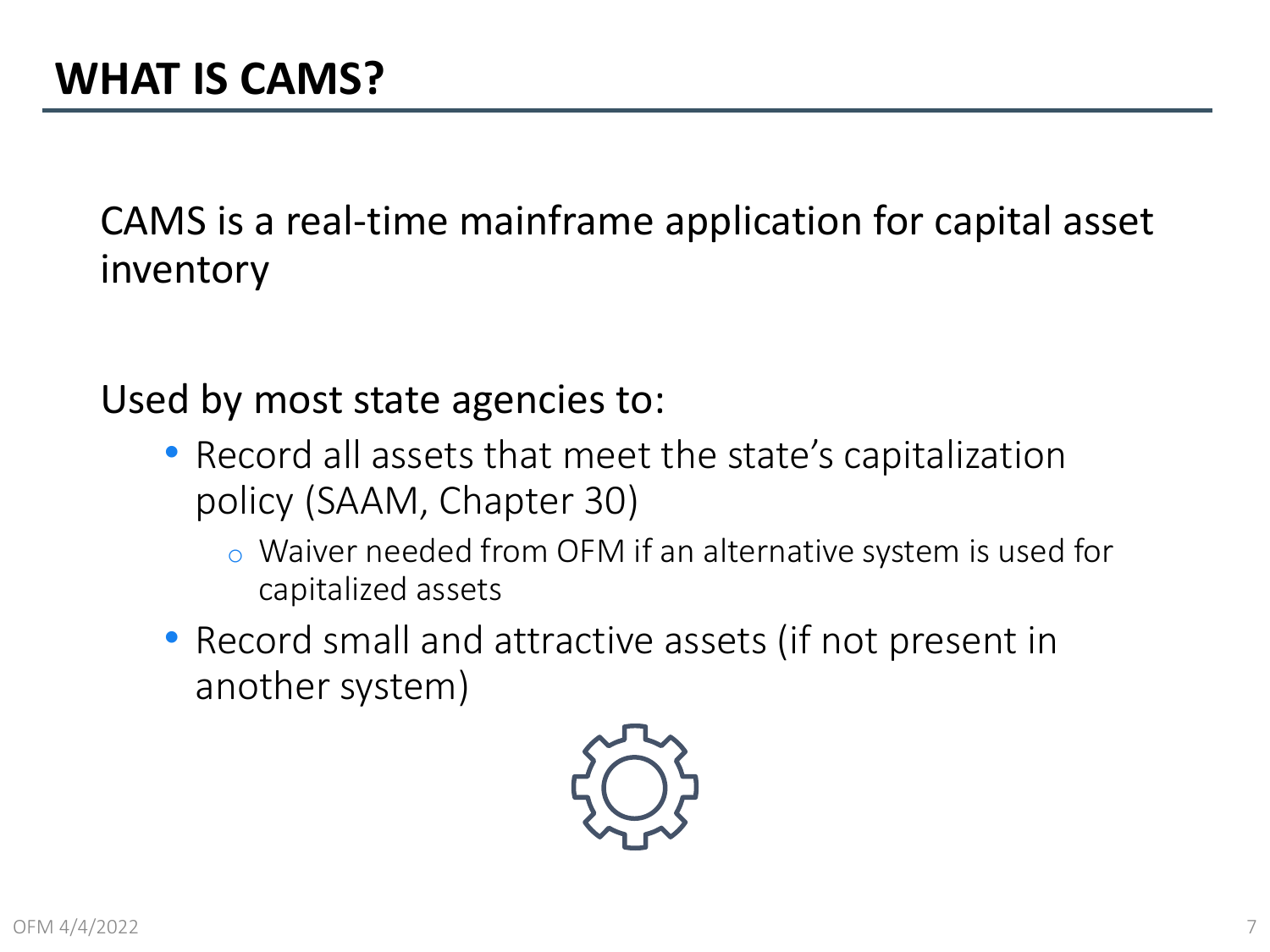To provide control of and accountability of fixed assets

- To gather information needed for the preparation of management and financial reports
- To monitor the physical condition of fixed assets

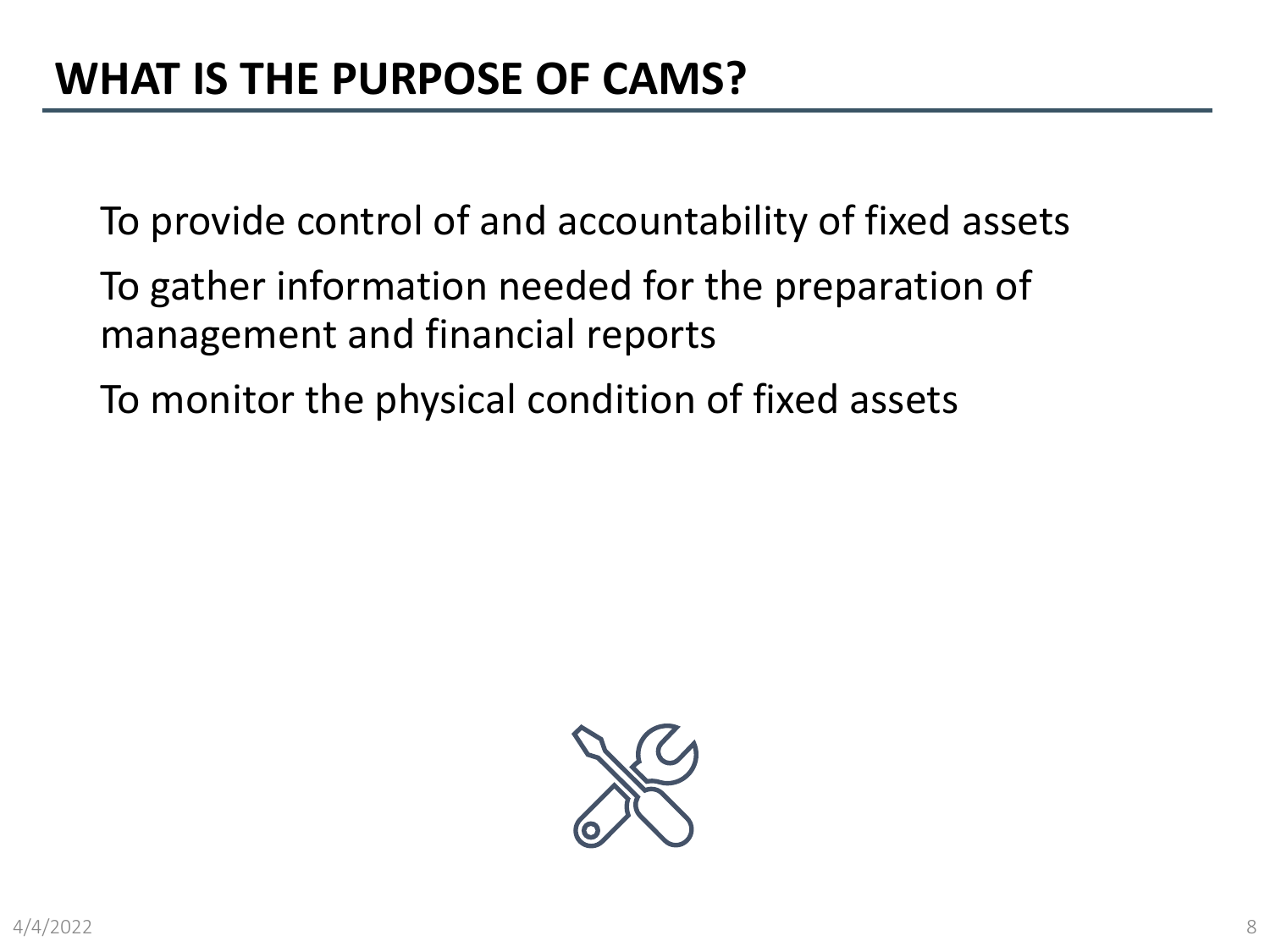All land

The state highway system operated by DOT

Infrastructure with a cost of \$100,000 or greater

Buildings, building improvements, improvements other than buildings with a cost of \$100,000 or greater

Intangible assets with a cost of \$1,000,000 or more that are "identifiable" by meeting either of the following conditions:

- The asset is capable of being separated or divided and sold, transferred, licensed, rented, or exchanged; or
- The asset arises from contractual or other legal rights, regardless of whether those rights are transferable or separable

All other capital assets with a unit cost of \$5,000 or greater, or collections with a total cost of \$5,000 or greater

All capital assets acquired with Certificates of Participation (COP) that have a service life of more than one year, and meet the state's capitalization policy

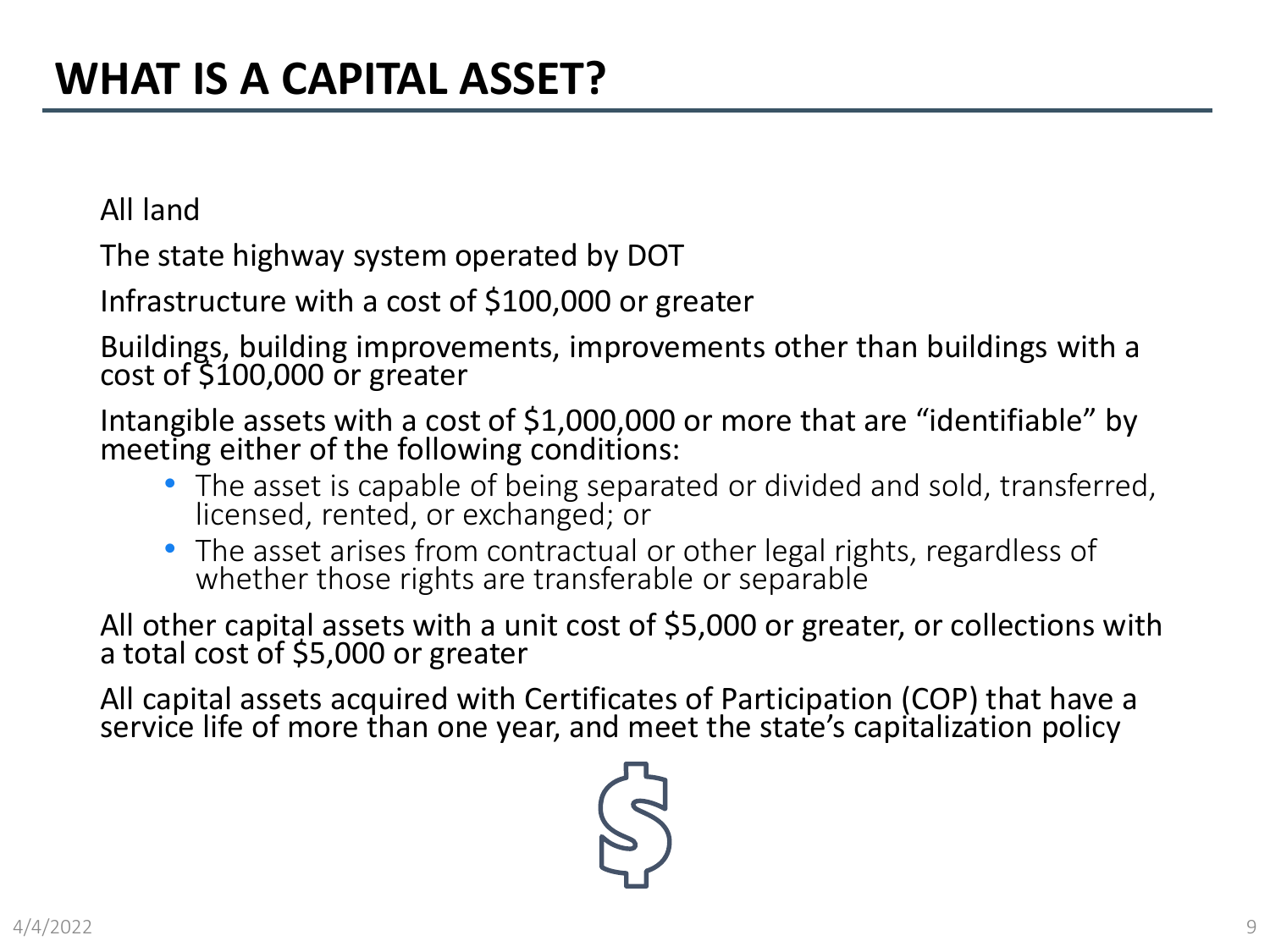Capital assets of the state may include:

- Buildings, building improvements, Construction in Progress (CIP), land and improvements to land: DOC prison wing, State Park shelters
- Infrastructure, leasehold improvements: irrigation systems, heating systems, parking lots
- Vehicles, computer equipment, art collections

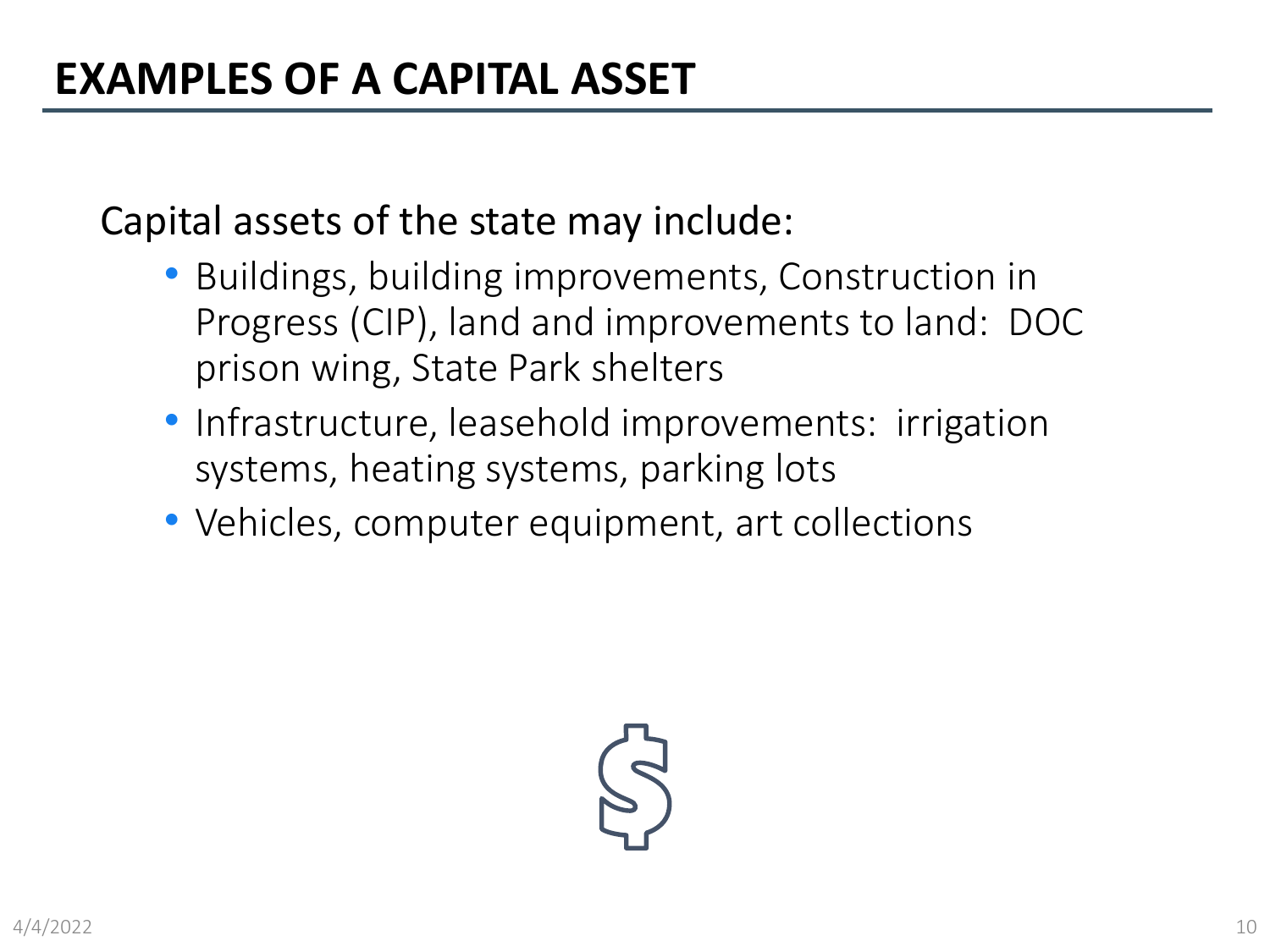AFRS and CAMS use the same platform and security

AFRS doesn't manage fixed assets, so CAMS (or discrete agency solutions) allows agencies to:

- View, add, change and dispose assets throughout their life
- Create reports for physical inventories
- Maintain asset history and calculate depreciation, allowing fiscal staff to create JV entries for AFRS GL accounts for year-end reconciliation

OneWA will include fixed asset accounting functionality

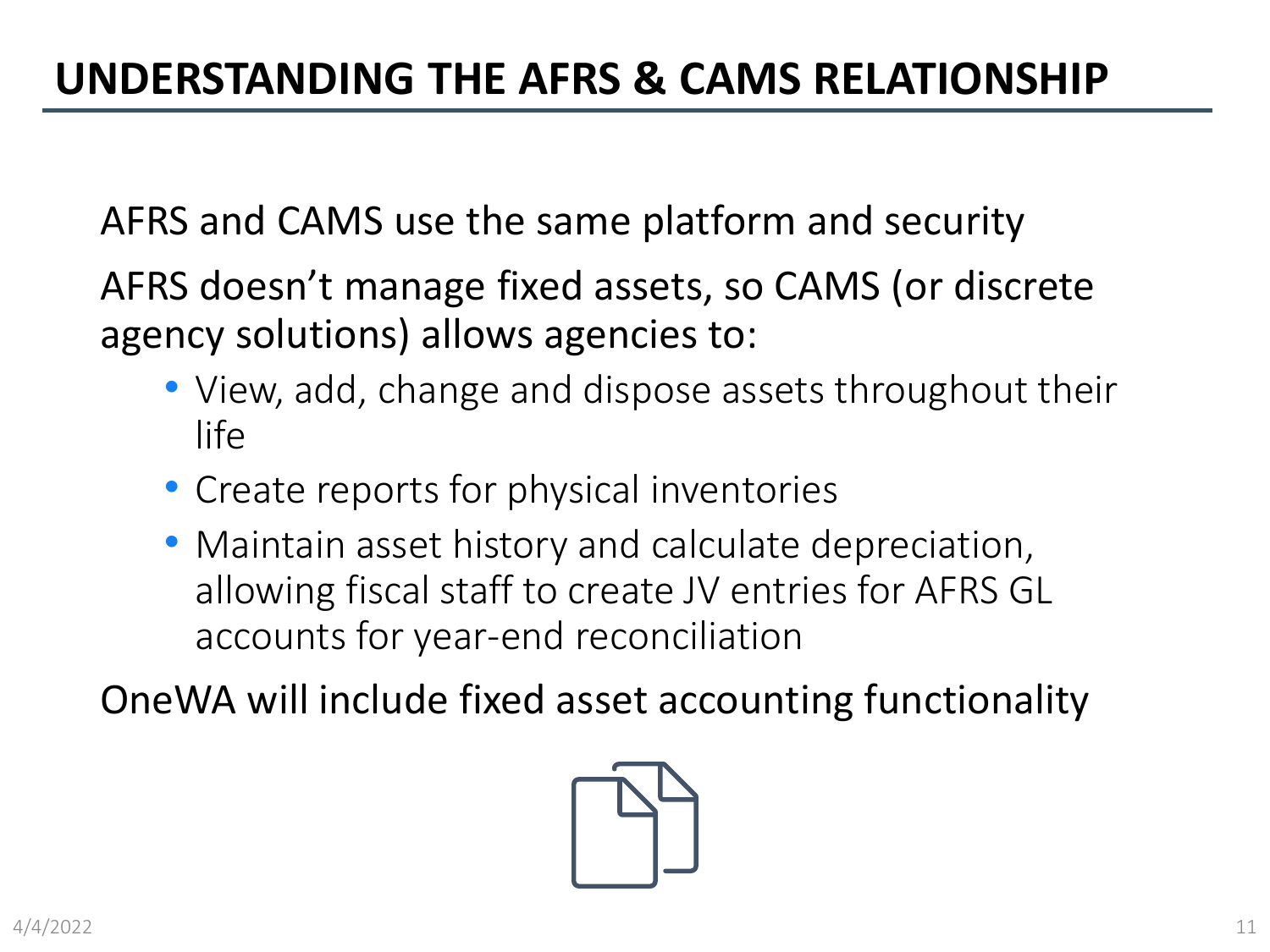### **WHAT'S NEW FOR 2022?**

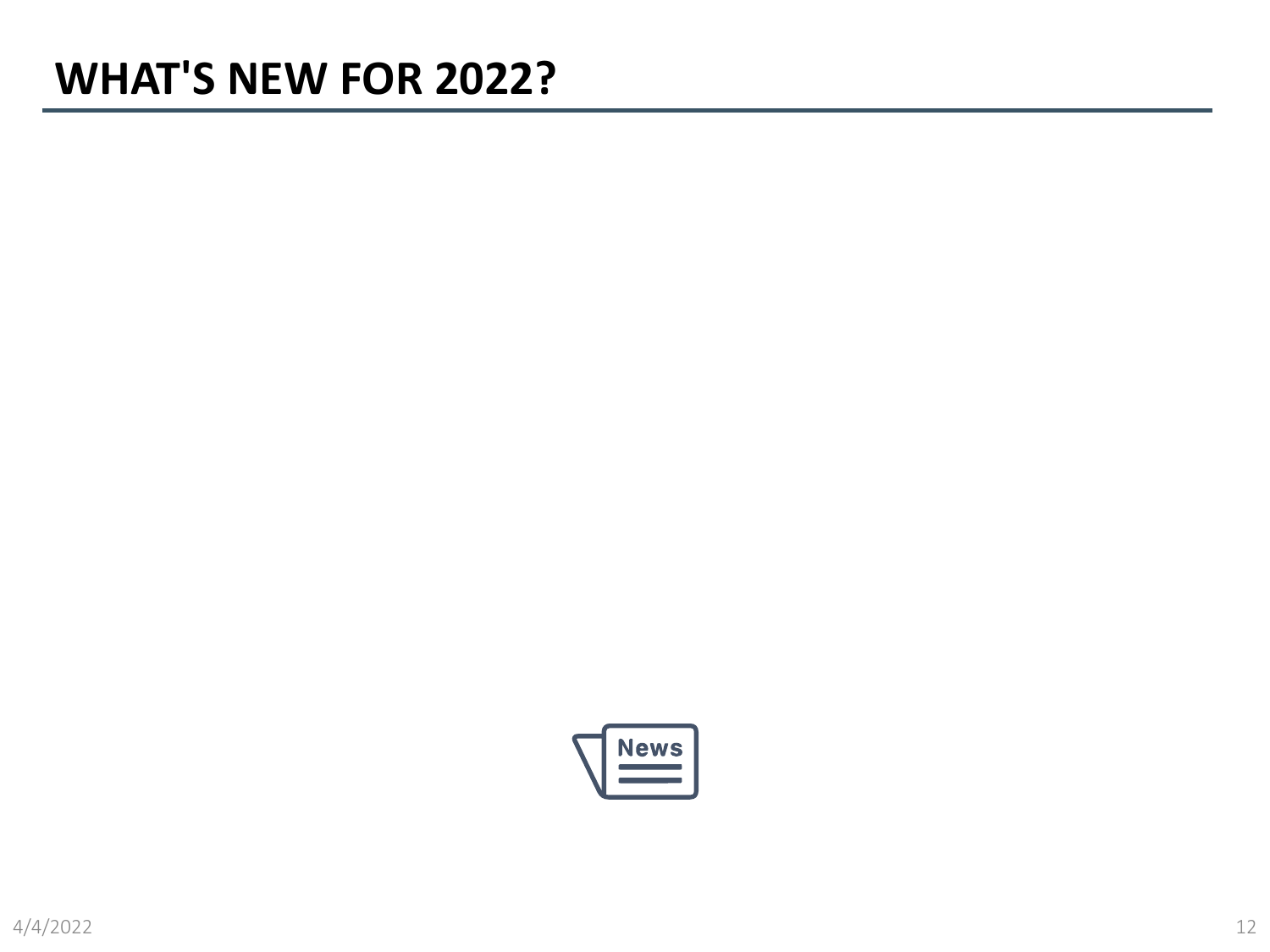# BREAK - RETURN AT 1:55 PM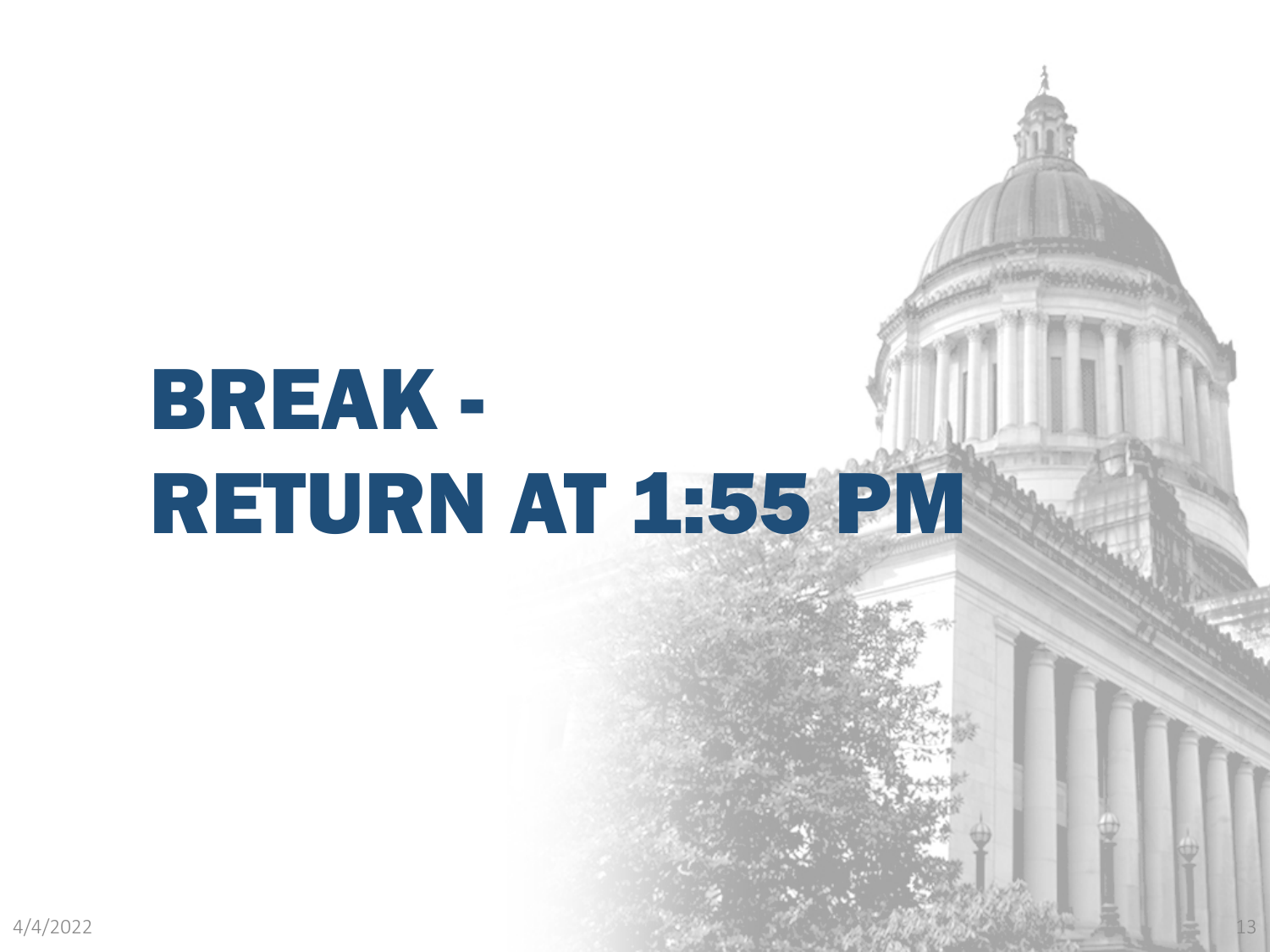You will need a mainframe user ID, called Resource Access Control Facility (RACF)

• Request one from the OFM Help Desk or your agency administrator

You will need your agency CAMS Administrator to add your account to your agency's profile

You will need to use a mainframe application to access CAMS (Host On Demand, Jolly Giant, etc.)

OFM CAMS Product Page

• [https://www.ofm.wa.gov/it-systems/capital-asset](https://www.ofm.wa.gov/it-systems/capital-asset-management-system-cams)management-system-cams

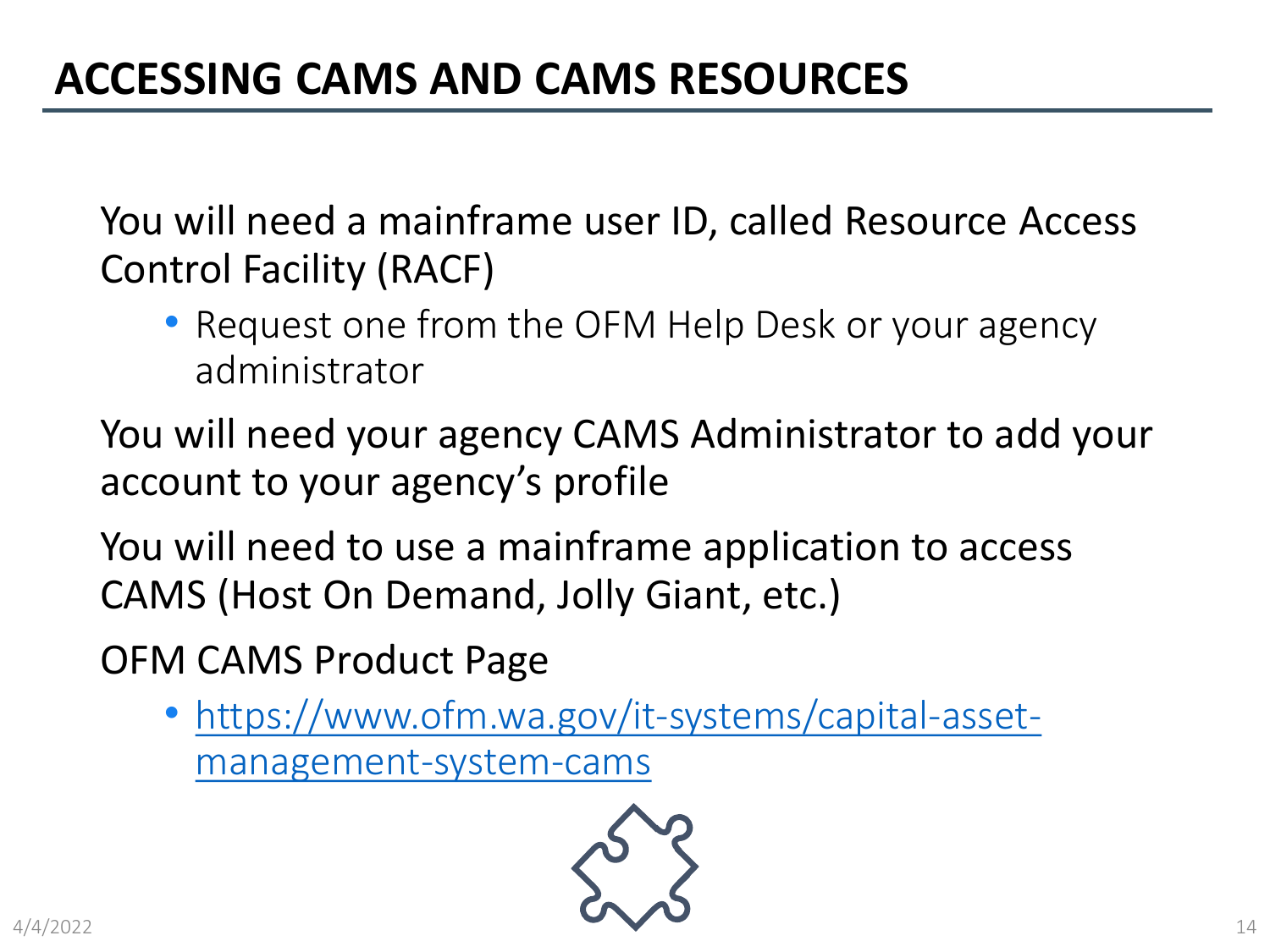| <b>Key Command</b> | <b>Functions</b>                                                             |
|--------------------|------------------------------------------------------------------------------|
| F <sub>3</sub>     | Go to previous screen.                                                       |
| F <sub>12</sub>    | Return to the CAMS message screen.                                           |
| PAUSE\BREAK        | Go to the logout screen (type: LOGO<br>to logout), or if connection freezes. |
| <b>TAB</b>         | Skip to the next field. Important for<br>data entry!                         |
| Enter              | Continue or write the data record.                                           |

If, after using PAUSE/BREAK, you are still stuck, wait 30 minutes then try again

• If problem persists, contact the OFM Help Desk

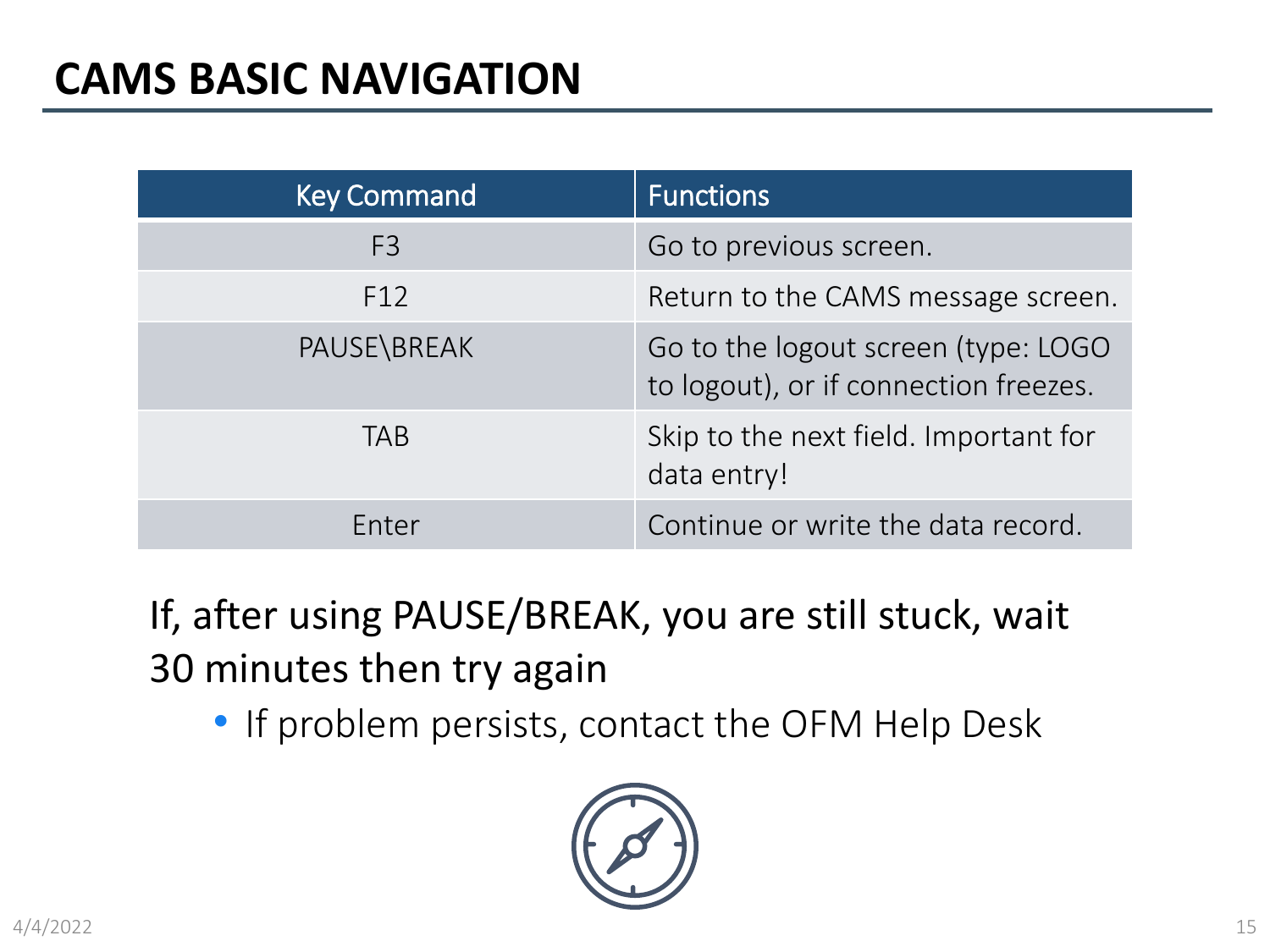DEMONSTRATION #1

# ACCESSING CAMS

Watch the instructor demonstrate this exercise



 $4/4/2022$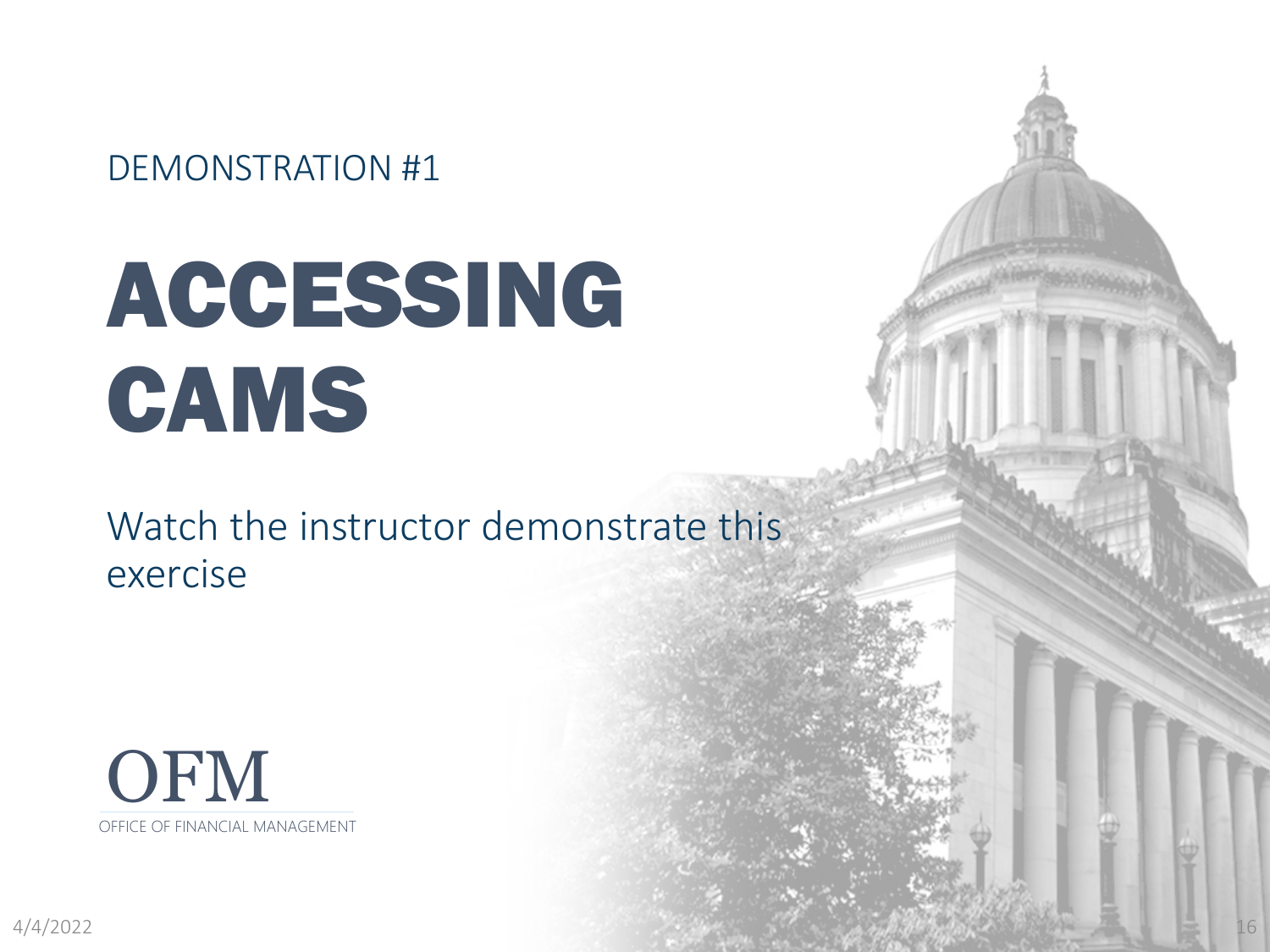OFM has the State Administrative & Accounting Manual (SAAM) that guides accounting in WA

SAAM, Chapter 30 covers fixed asset subjects (class and location codes for each asset are in Section 30.50)

Your agency has policy and procedures regarding fixed assets

• Vehicles and other assets are entered by region staff and reconciled by HQ staff quarterly

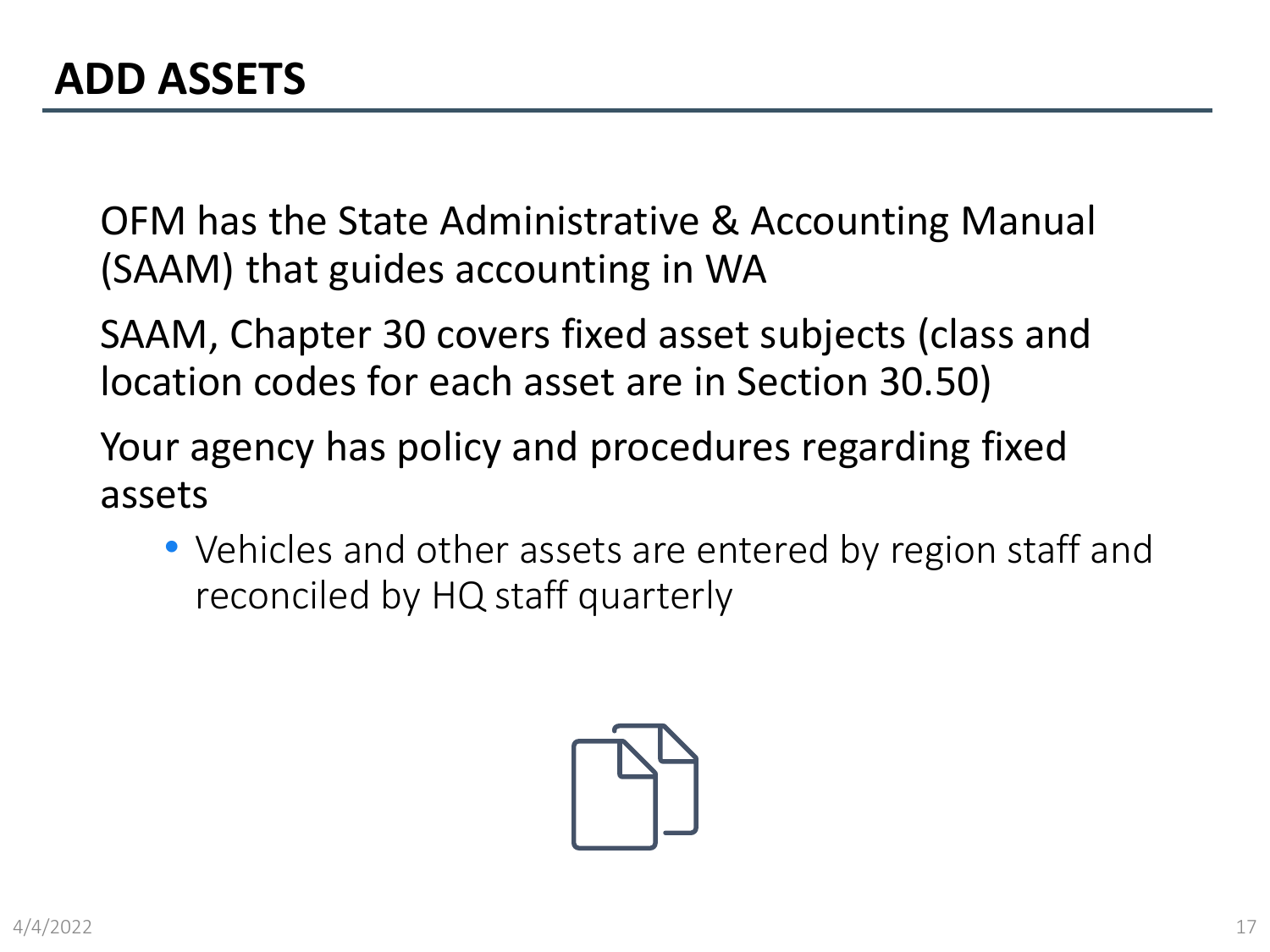- A = ADD function (default function)
	- Use when adding one asset record at a time
- R = ADD/RETAIN DATA
	- Use when adding a series of same asset records
- $F = REFERESH$ 
	- Use when a different asset is added, usually after R (ADD/RETAIN DATA) is used
- V = VIEW SCREEN (after ADD only)

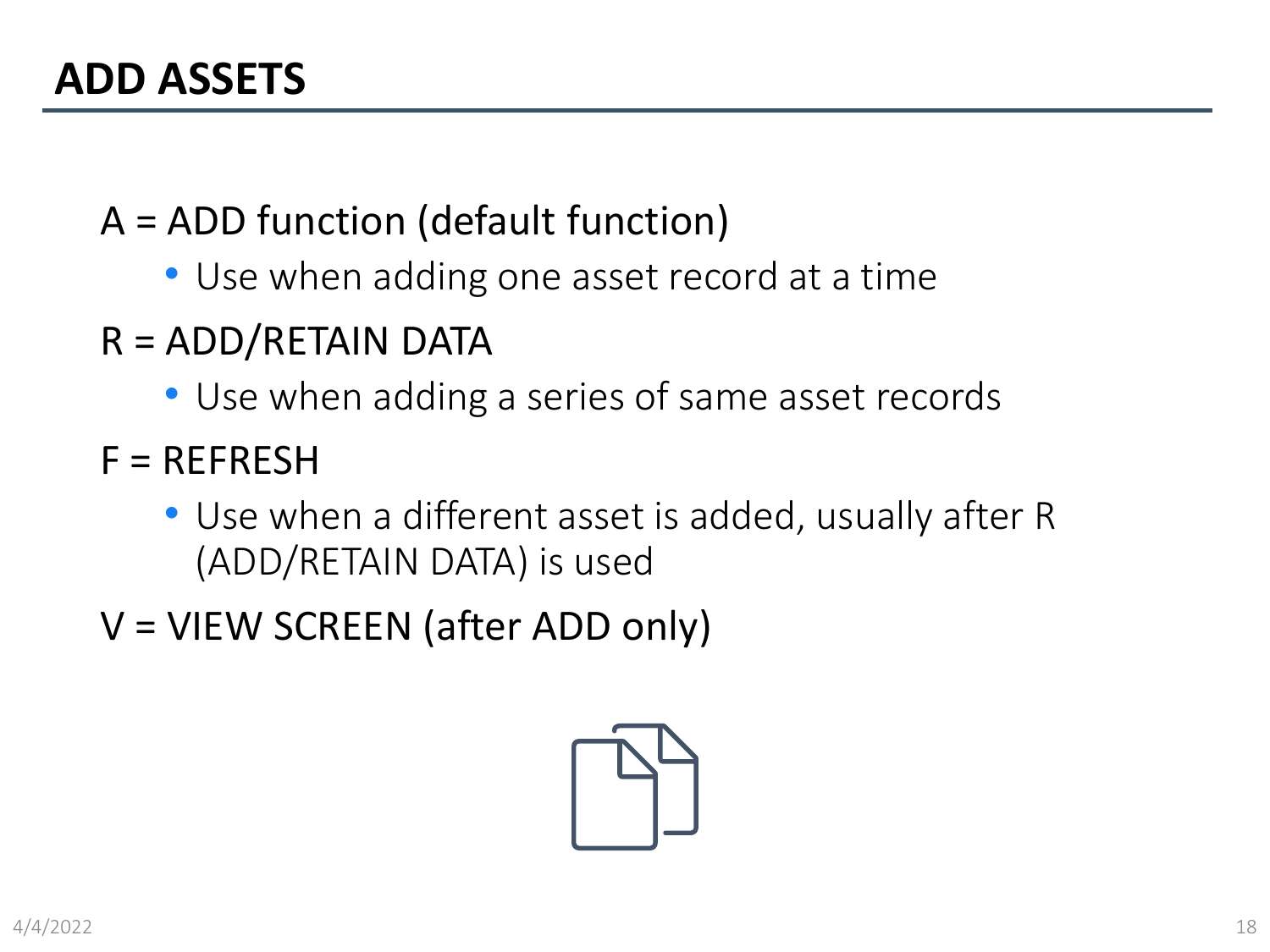Watch on the instructor's PC as we add an asset in CAMS

Follow along with the CAMS Screen Reference Job Aid for tips and explanations

Remember this link - Capital Asset Class and Location Code Tables:

• <https://www.ofm.wa.gov/policy/30.50.htm>

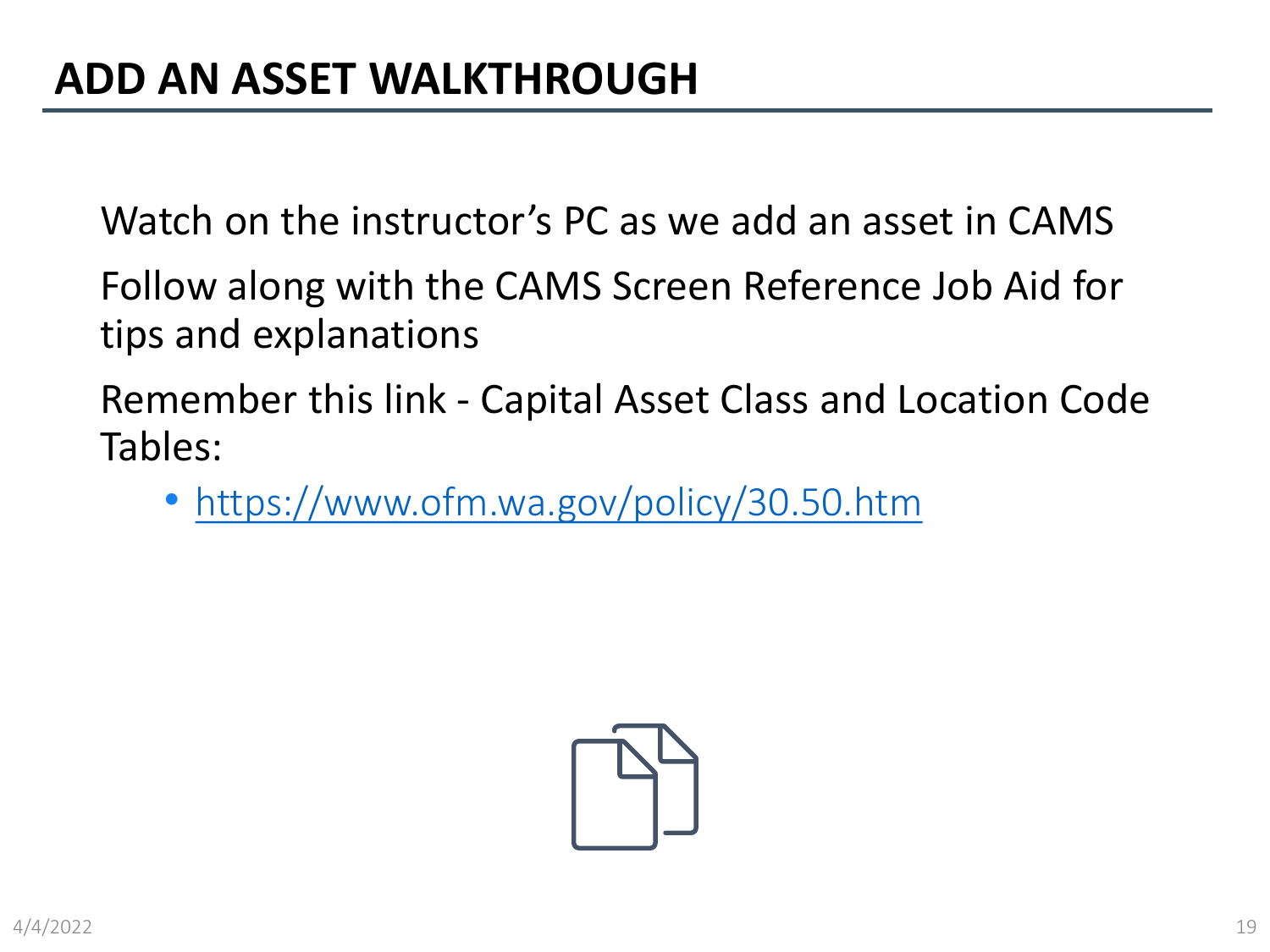DEMONSTRATIONS #2, #3, AND #4

# ADDING CAMS ASSETS

Watch the instructor demonstrate this exercise



 $4/4/2022$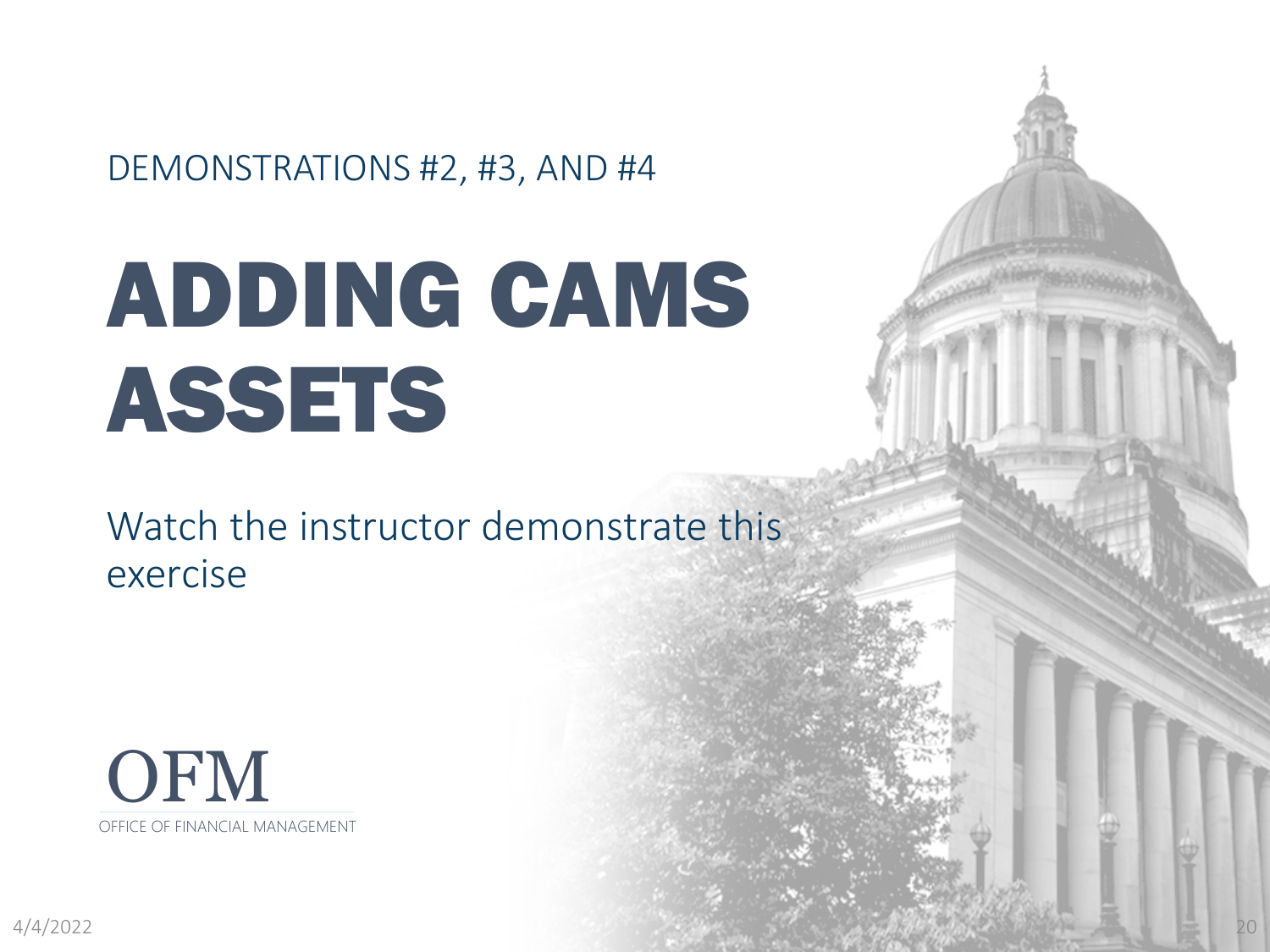# BREAK - RETURN AT 3:05 PM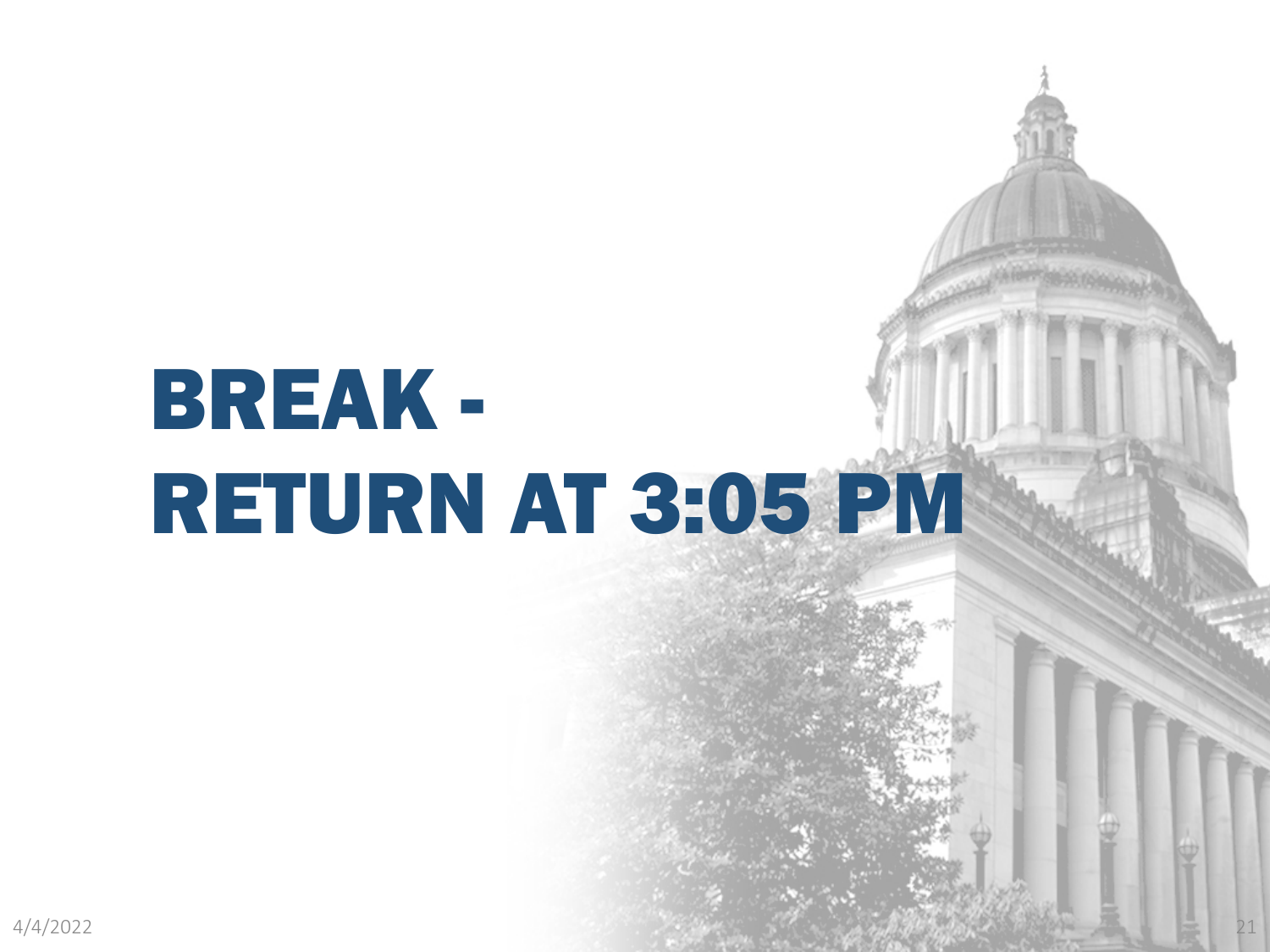Changing assets happens less frequently but is still important

- Examples:
	- A region office is closed and all the location codes for those assets needs to change
	- New agency starts up and existing assets from other agencies are brought in
	- Weapons are moved from one prison location to another
	- A class code is determined to be wrong, and needs changed on a record

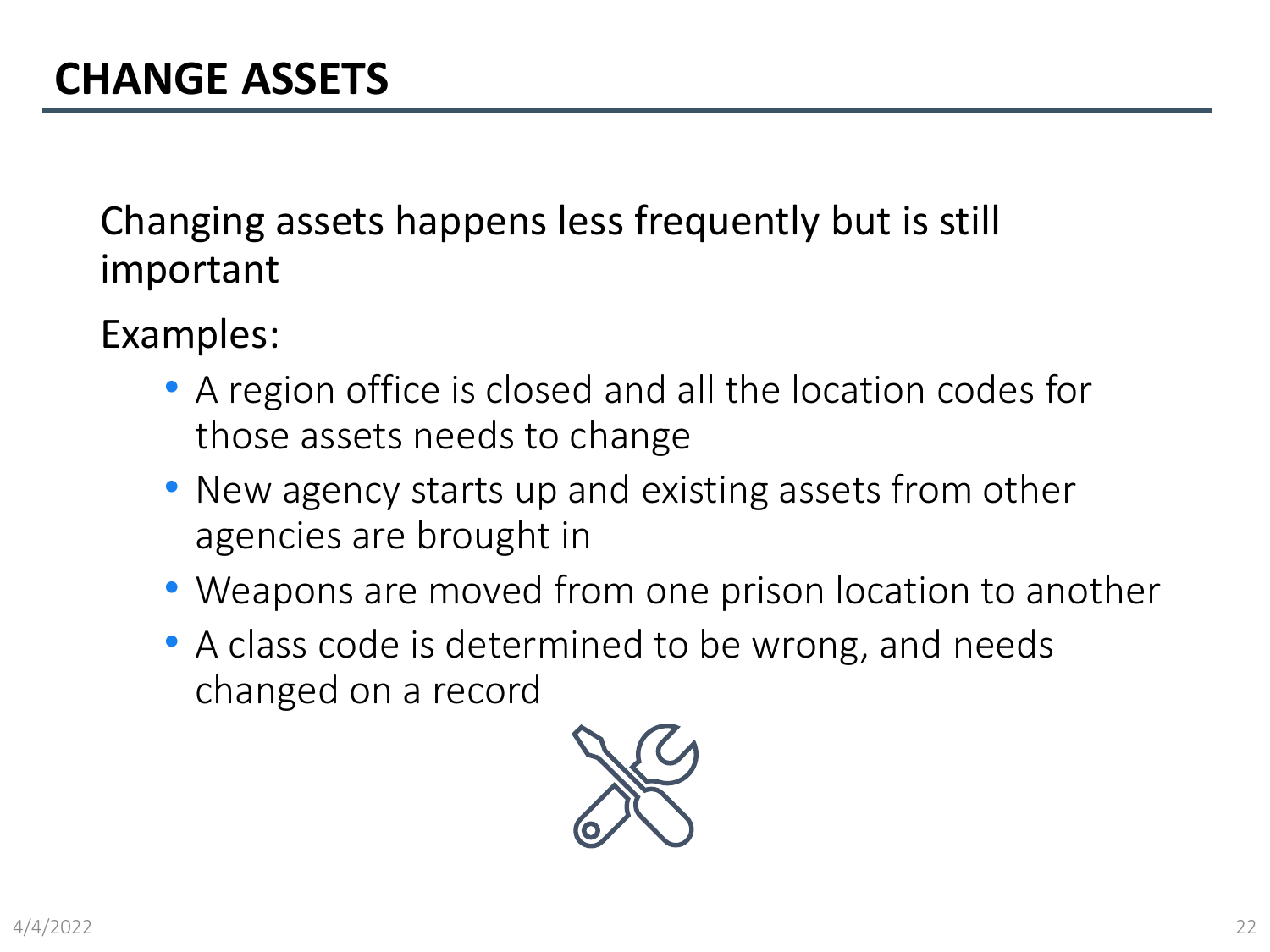#### All CAMS asset fields can be changed except for:

- Acquisition Date
	- $\circ$  This is important for reporting depreciation
- Ref
	- $\circ$  This is the key to the database for that record
- Use (life field)
	- $\circ$  This is normally set by the class code at entry, but some change is allowed if:
		- The asset is degraded enter COND code to "O" and change life
		- When the asset purchased is not in a new condition enter COND code to "U" and a lower month life can be added

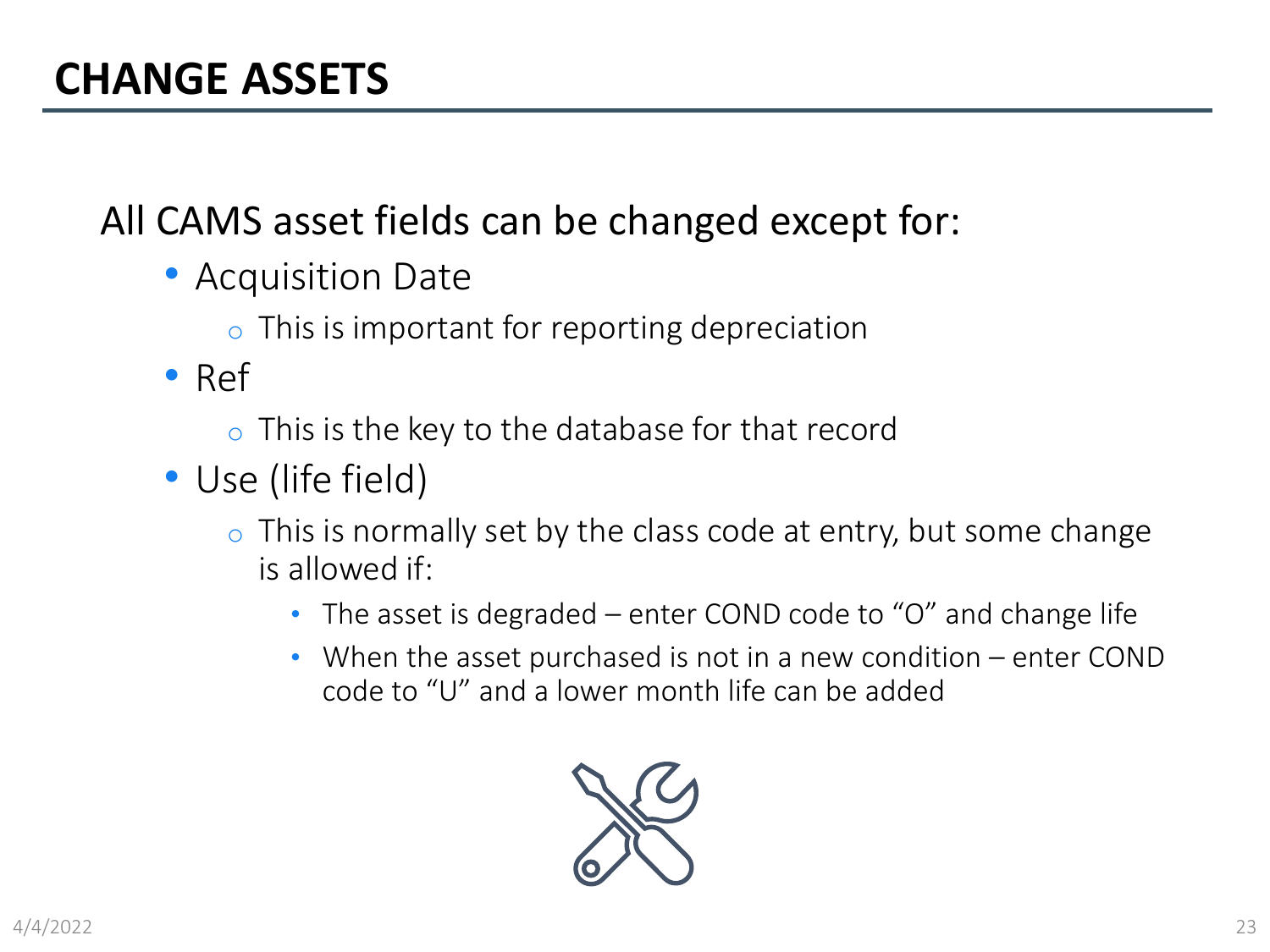DEMONSTRATION #5

# CHANGING CAMS ASSETS

Watch the instructor demonstrate this exercise



 $4/4/2022$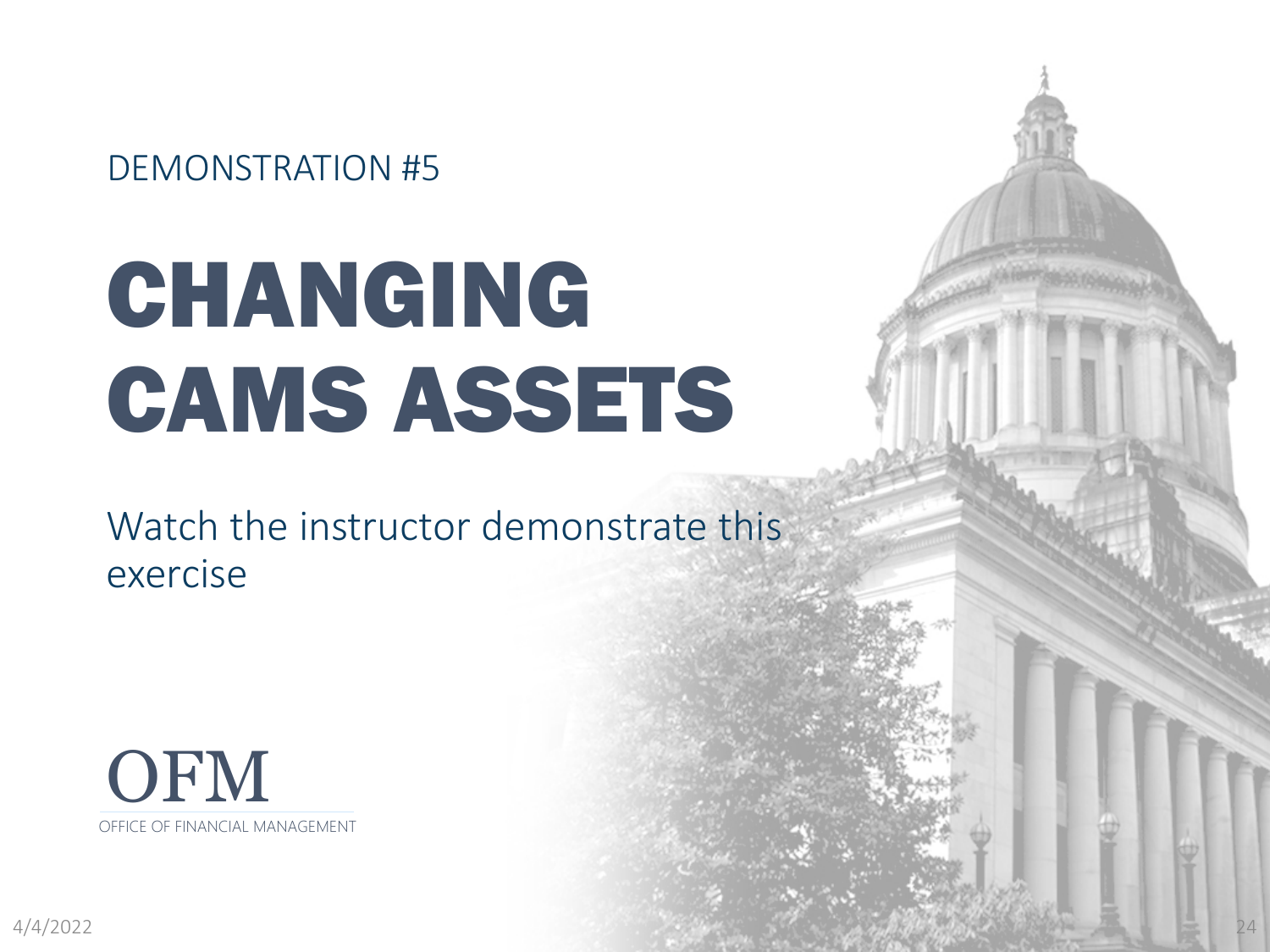Fixed assets get old, vehicles get in accidents, or just wear out

All assets have a Useful Life based on agency experience

Class codes are used to determine how long a given asset normally lasts

| 23 |      | Motor Vehicles, Trailers, Cycles and Combat Vehicles (All, except otherwise indicated)                                                      |         |
|----|------|---------------------------------------------------------------------------------------------------------------------------------------------|---------|
|    |      |                                                                                                                                             |         |
|    |      | Vehicles (Autos, Vans, and Light Trucks) up to 10,000 lbs. GVW. Life is a function of the type of vehicle<br>and the nature of vehicle use: |         |
|    | 2308 | Having a Useful Life of:                                                                                                                    | 3 Years |
|    | 2309 | Having a Useful Life of:                                                                                                                    | 4 Years |
|    | 2310 | Having a Useful Life of:                                                                                                                    | 5 Years |
|    | 2311 | Having a Useful Life of:                                                                                                                    | 6 Years |

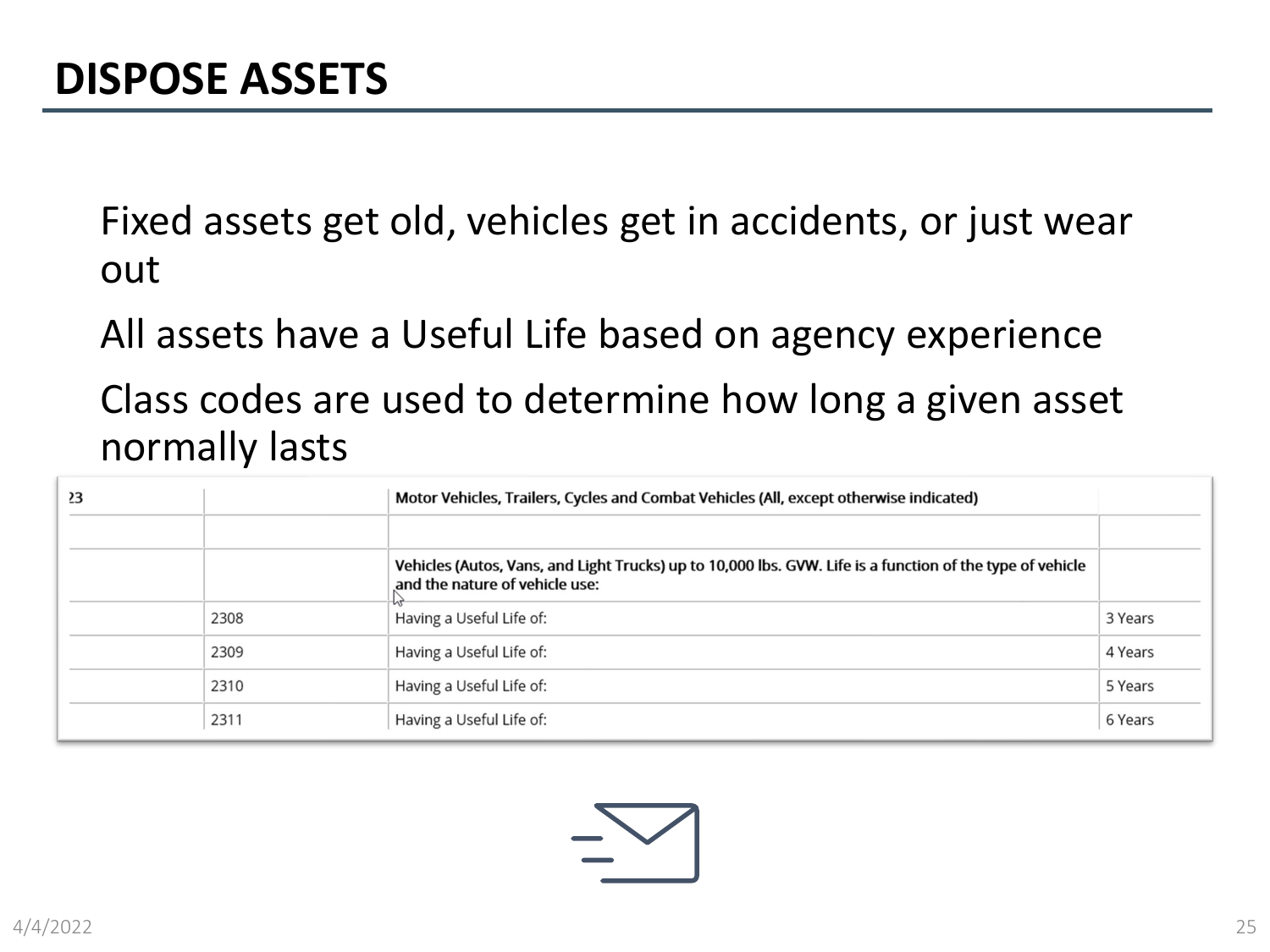Disposal changes the status of an asset that is no longer used by the agency

Disposed assets are archived after six years

Required fields in CAMS to dispose are Disposal Date and Disposal Authority (number)

Some examples are:

- Assets entered in error (asset was bought and then returned)
- Lost, stolen, or destroyed (truck wrecked in an accident)

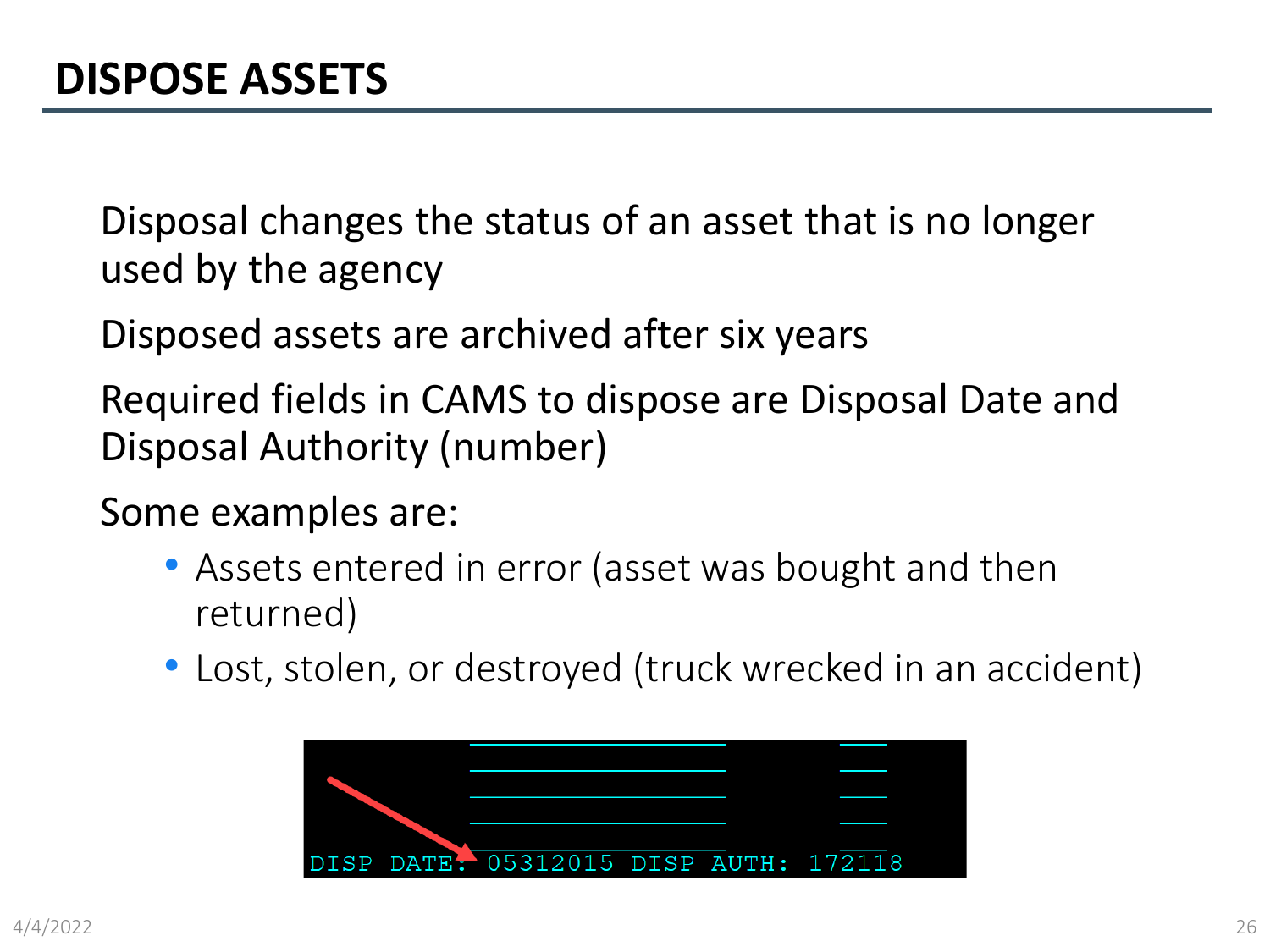If you are disposing a feature of another asset, you may also need to dispose of the parent asset as well

CAMS won't notify you of asset relationships when you dispose a feature or a parent asset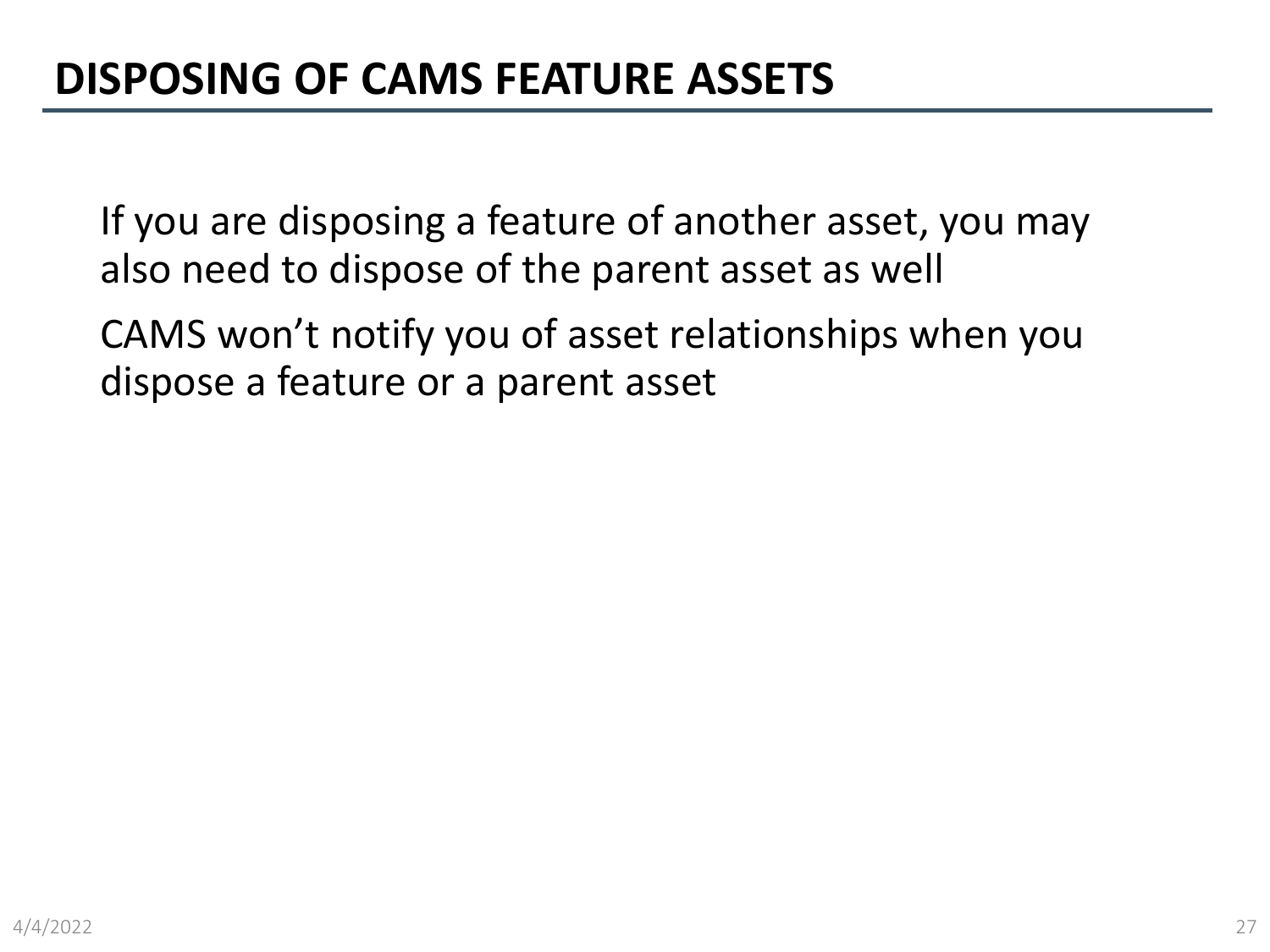DEMONSTRATION #6

# DISPOSING CAMS ASSETS

Watch the instructor demonstrate this exercise



 $4/4/2022$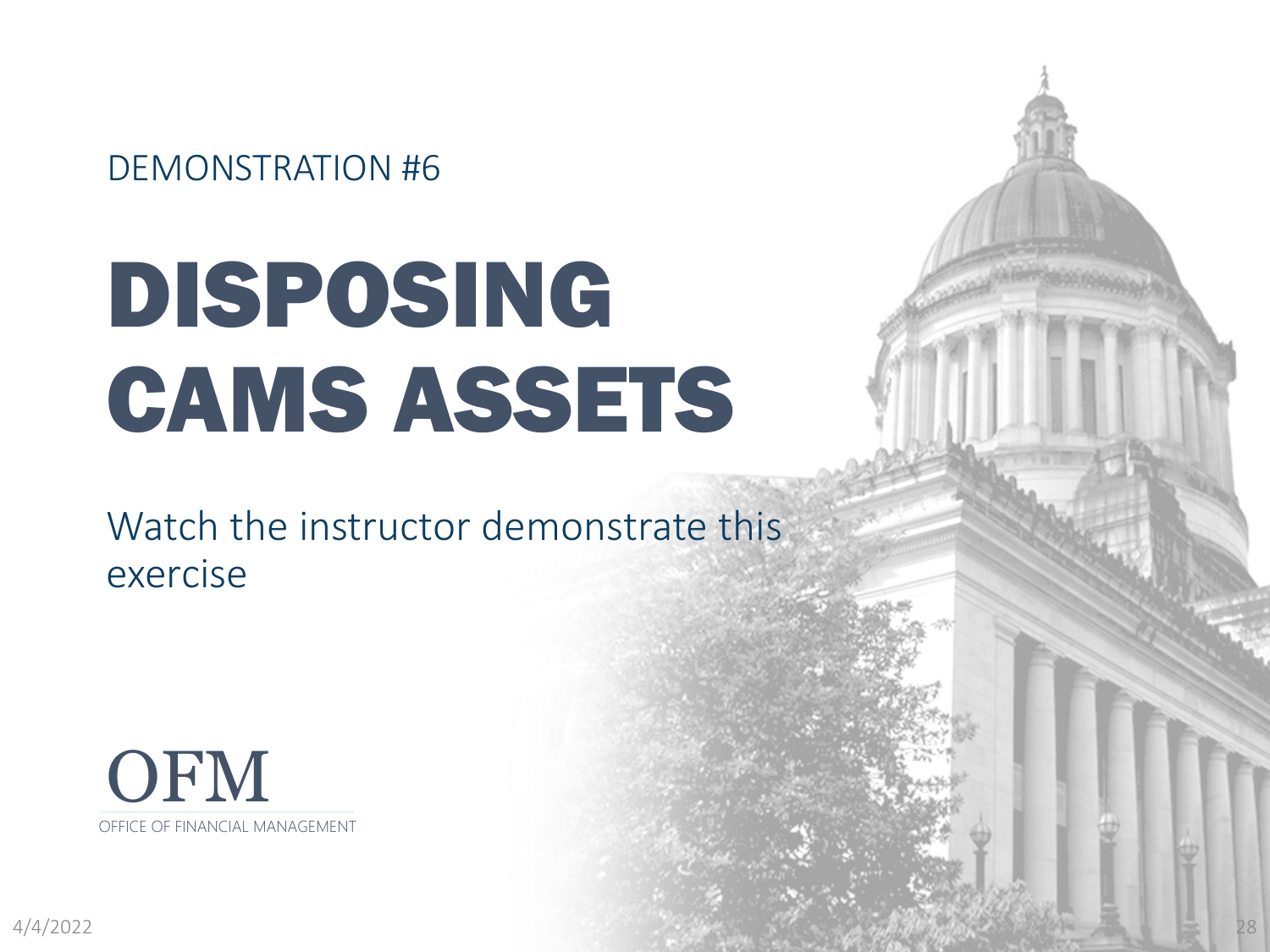Occasionally an asset that was disposed needs to be brought back (un-disposed)

Un-dispose allows users to activate an asset that was previously disposed because:

- The asset was previously reported as missing but found
- The disposal was entered in error

Function "X" toggles the disposal and un-disposal of any record

What about the function "Undo"?

• Only used on the same day as entered

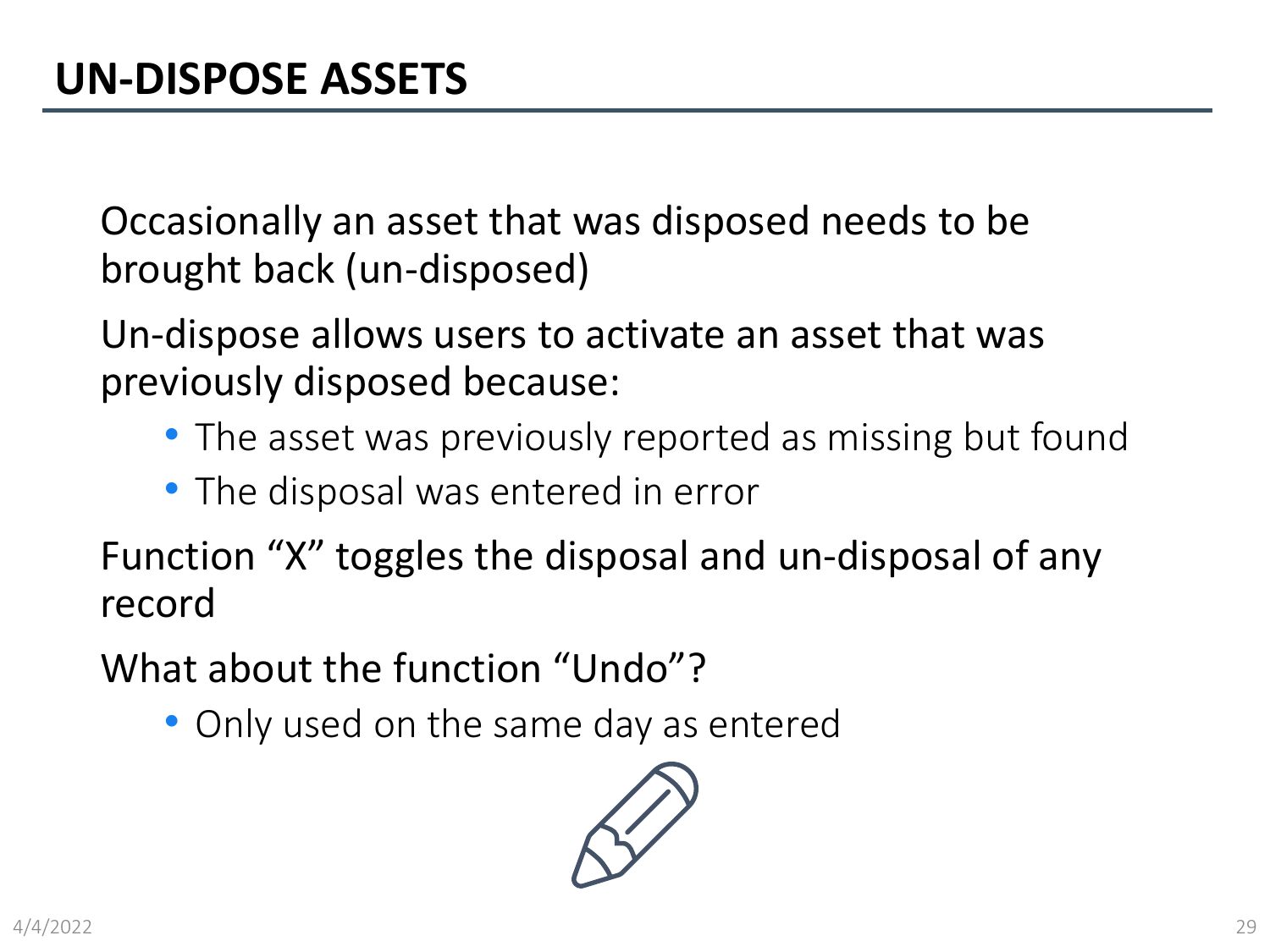DEMONSTRATION #7

# UN-DISPOSING CAMS ASSETS

Watch the instructor demonstrate this exercise



 $4/4/2022$  . Both and the set of the set of the set of the set of the set of the set of the set of the set of the set of the set of the set of the set of the set of the set of the set of the set of the set of the set of t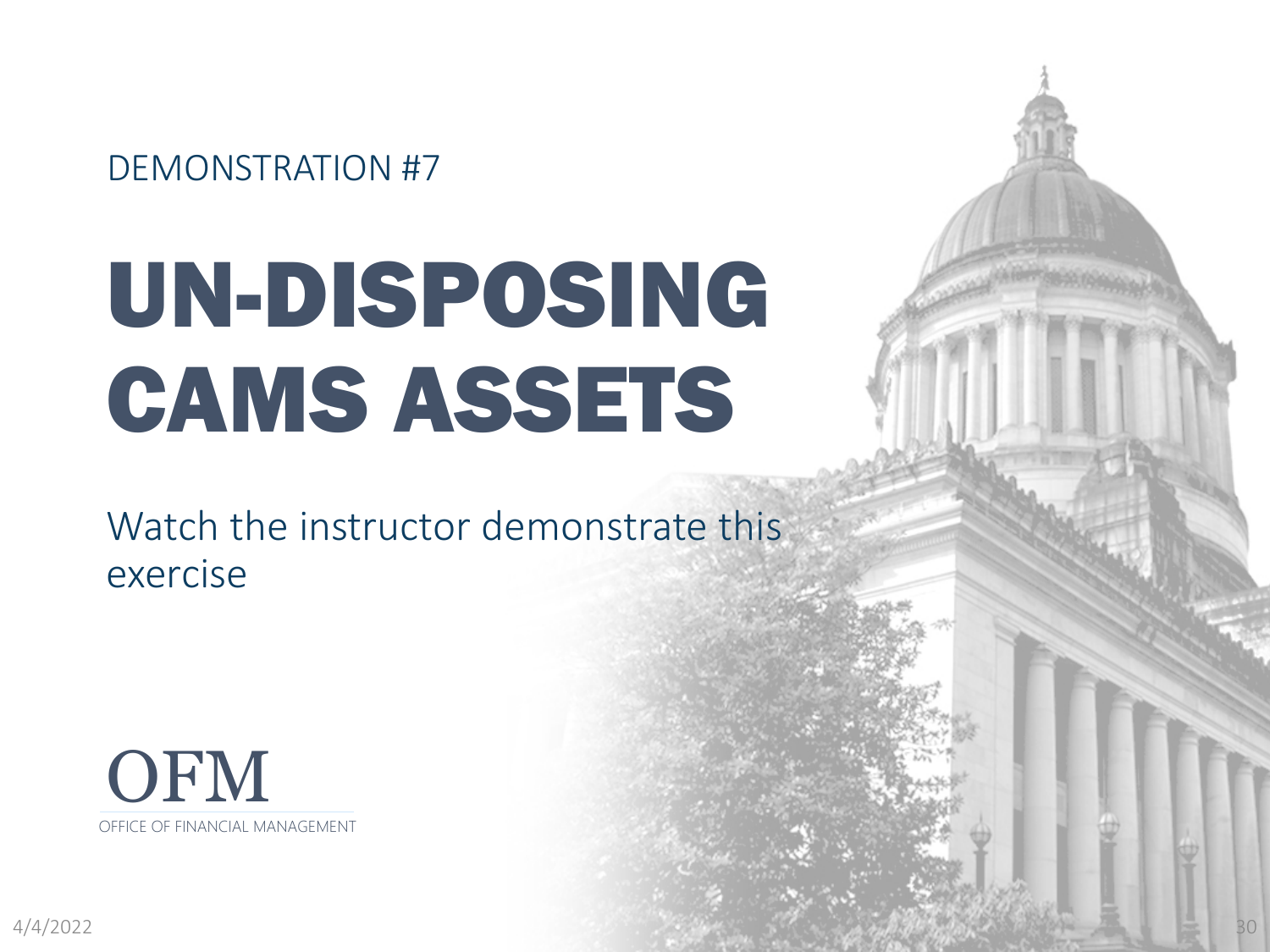Depreciation is a monthly expense that represents the usage of an asset

While not as important in governmental accounting, CAMS calculates it for most records and agencies report it on annual reports

| AGENCY: 3100                        |                                               |
|-------------------------------------|-----------------------------------------------|
|                                     | FUNCTION: (S=SELECT PAGE)<br>PAGE: 002 OF 002 |
| ACQ DATE: 12202011<br>USE LIFE: 060 | REFERENCE NO: E11329500000 000                |
| TOTAL COST:<br>SALVAGE VALUE:       | 24,443.85<br>.00                              |
| MONTHLY DEPR:<br>ACCUM DEPR:        | 407.29<br>24,443.85                           |
| MONTHS DEPR: 060                    |                                               |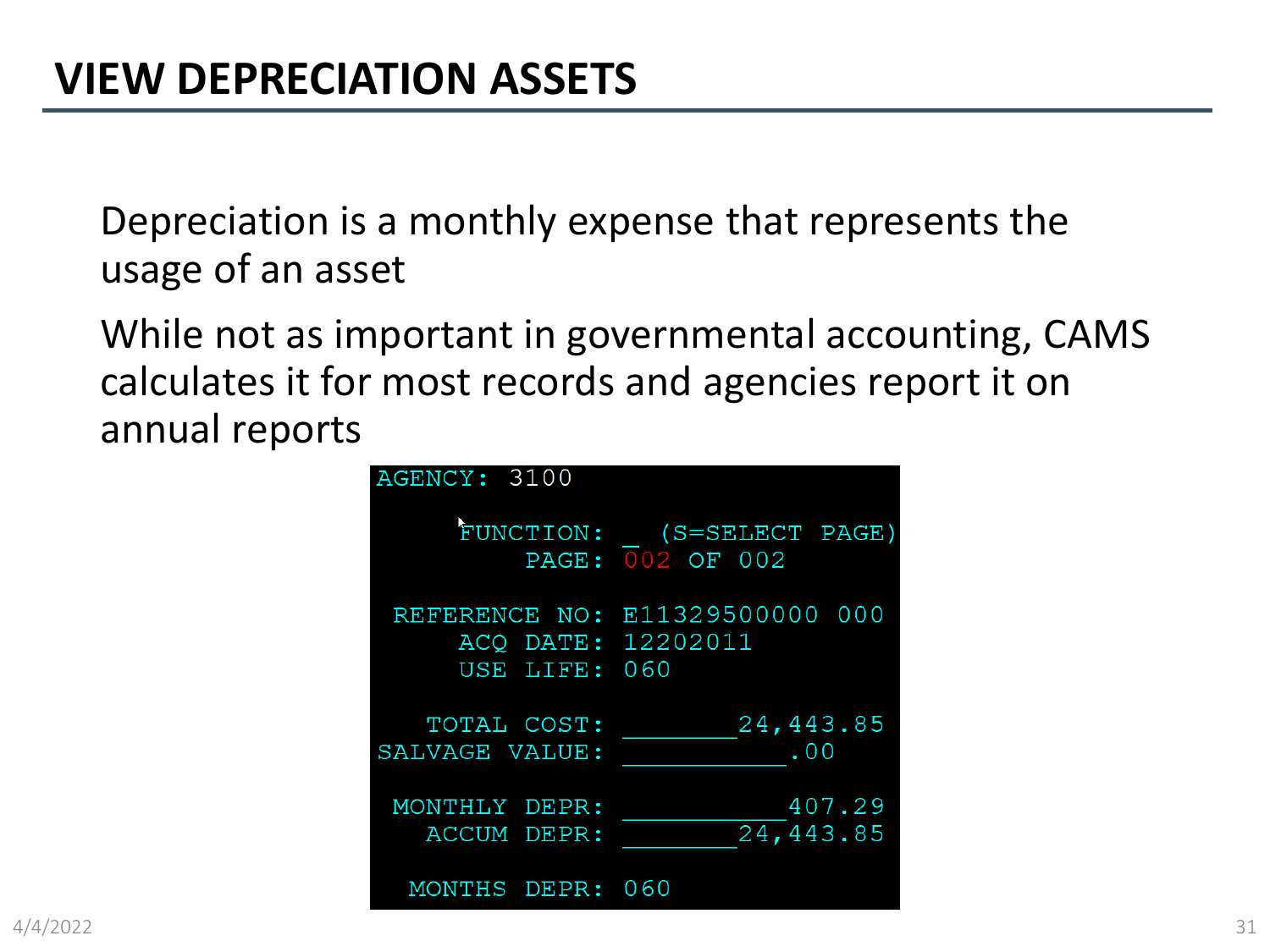Allows users to view recorded depreciation record(s) of assets, including:

- One or more Depreciation Records
- Total Cost
- Salvage Value (usually zero)
- Monthly Depreciation
- Accumulated Depreciation
- Months Depreciated
- Date of Last Change Affecting Depreciation

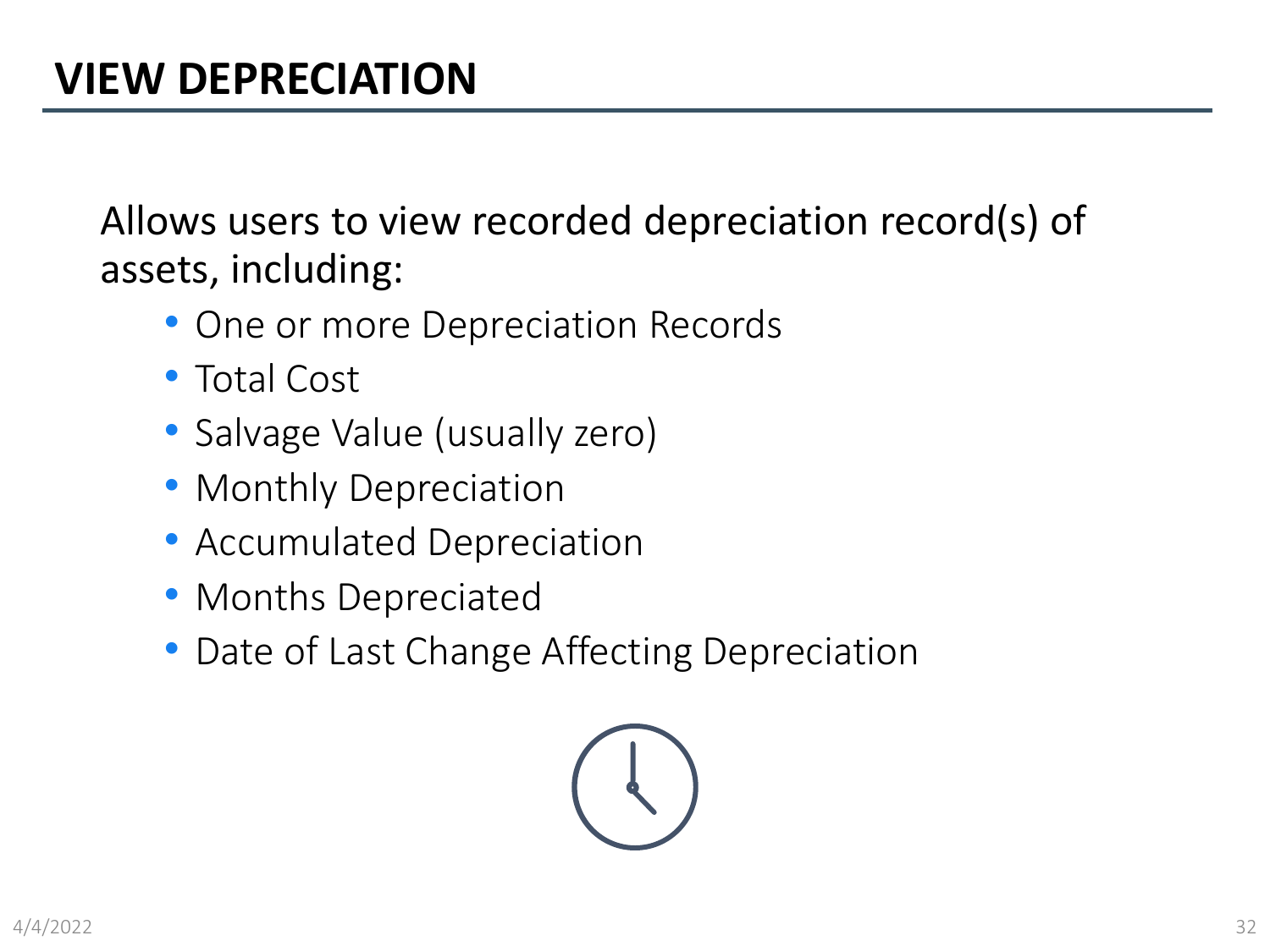CAMS calculates and posts monthly depreciation on the first day of the month for the prior month EXCEPT for new records that are added

• New records calculate over the next business night

When is the asset depreciation available in Enterprise Reports (ER)/Web Intelligence (WebI)?

- If added/changed on Saturday or Sunday: Tuesday
- If added/changed on Monday: Tuesday
- If added/changed on Tuesday: Wednesday

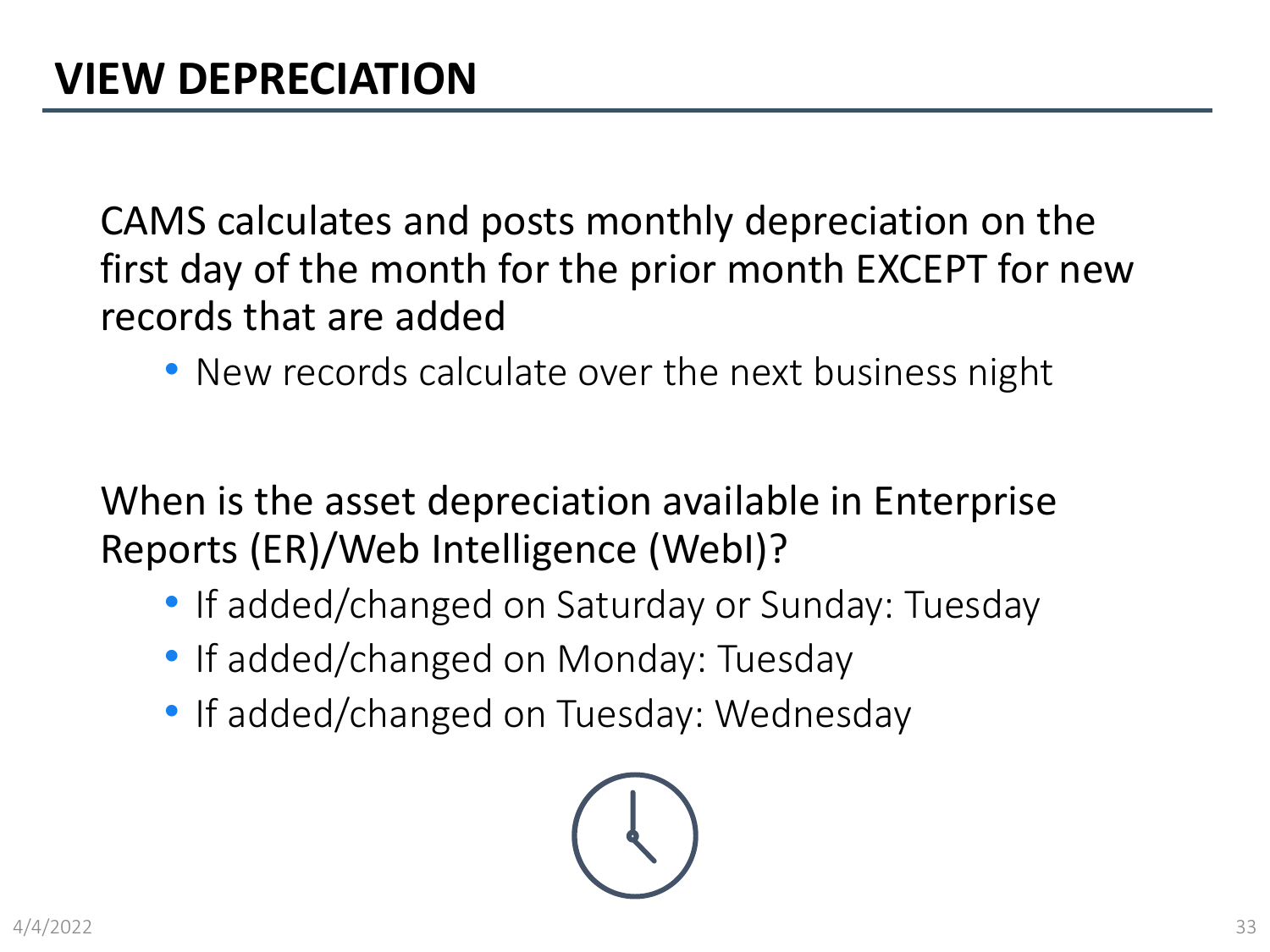#### What assets are depreciated?

- Assets that meet the state's capitalization policy
- Asset records with multiple features
	- o Same reference number
	- o First 2 characters of class are the same
	- o Total cost of all records (all features) meet the capitalization threshold for the class
	- o Roll field is Y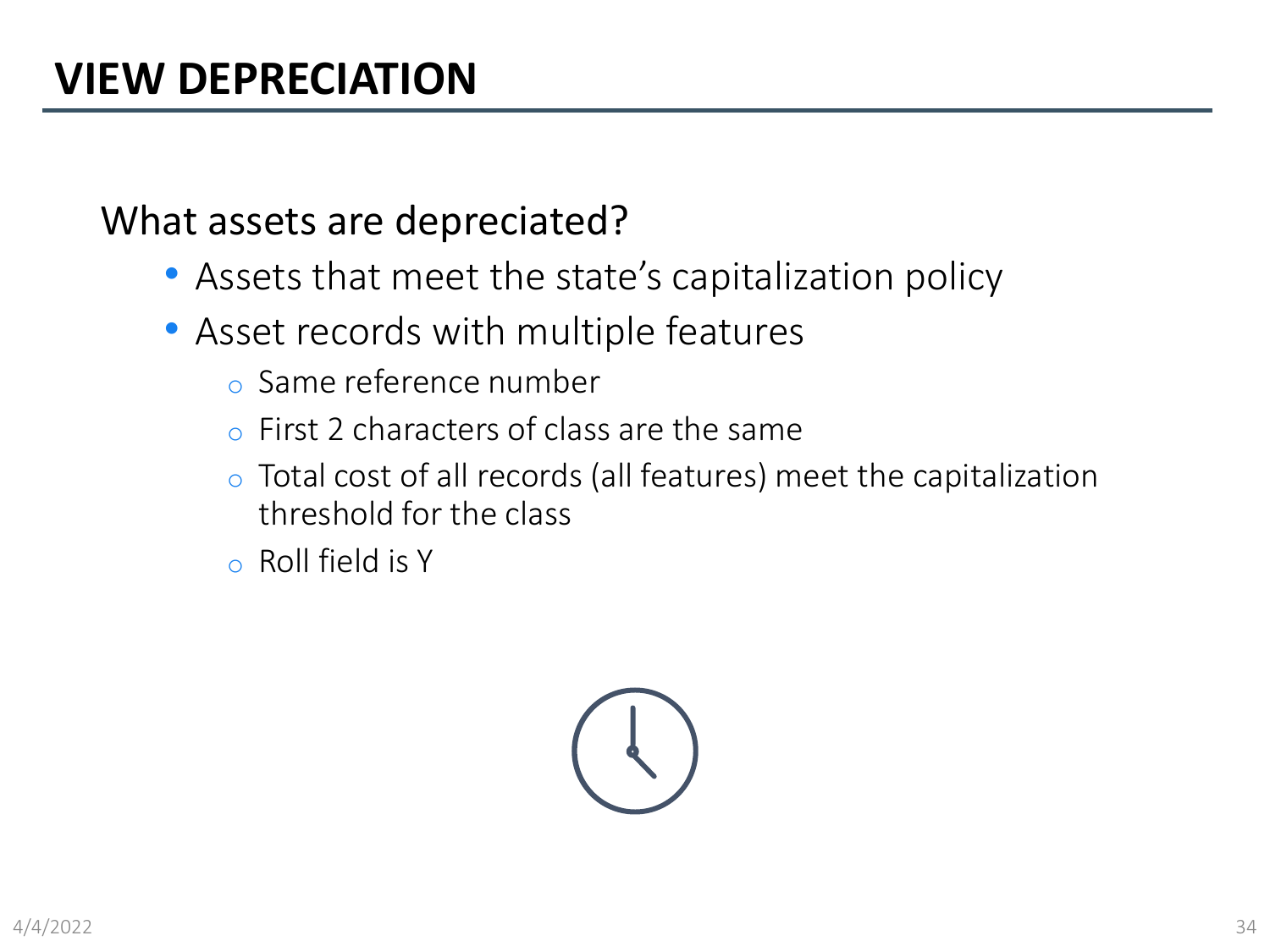DEMONSTRATION #8

### VIEW DEPRECIATION OF CAMS ASSETS

Watch the instructor demonstrate this exercise



 $4/4/2022$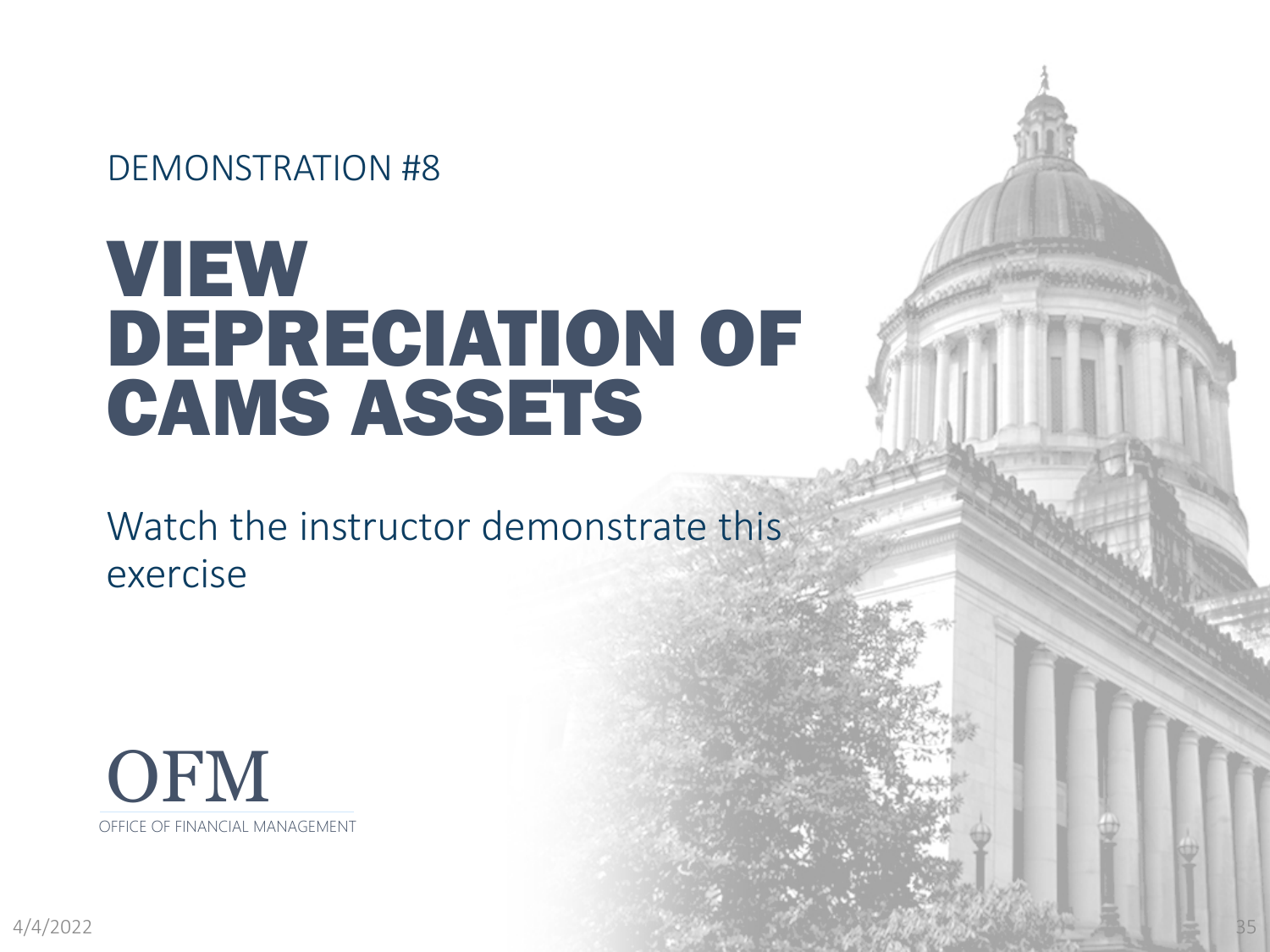Since February 2020, CAMS requested mainframe reports are no longer available

Enterprise Reporting (ER) is the tool to run reports on CAMS data

Report Categories:

- Remaining CAMS Mainframe Reports automatically generated by CAMS
	- o CM550 CAMS Daily Activity Report
	- o CM591 CAMS Weekly Pending File Activity Report
	- o CMXXX CAMS Monthly Activity Report

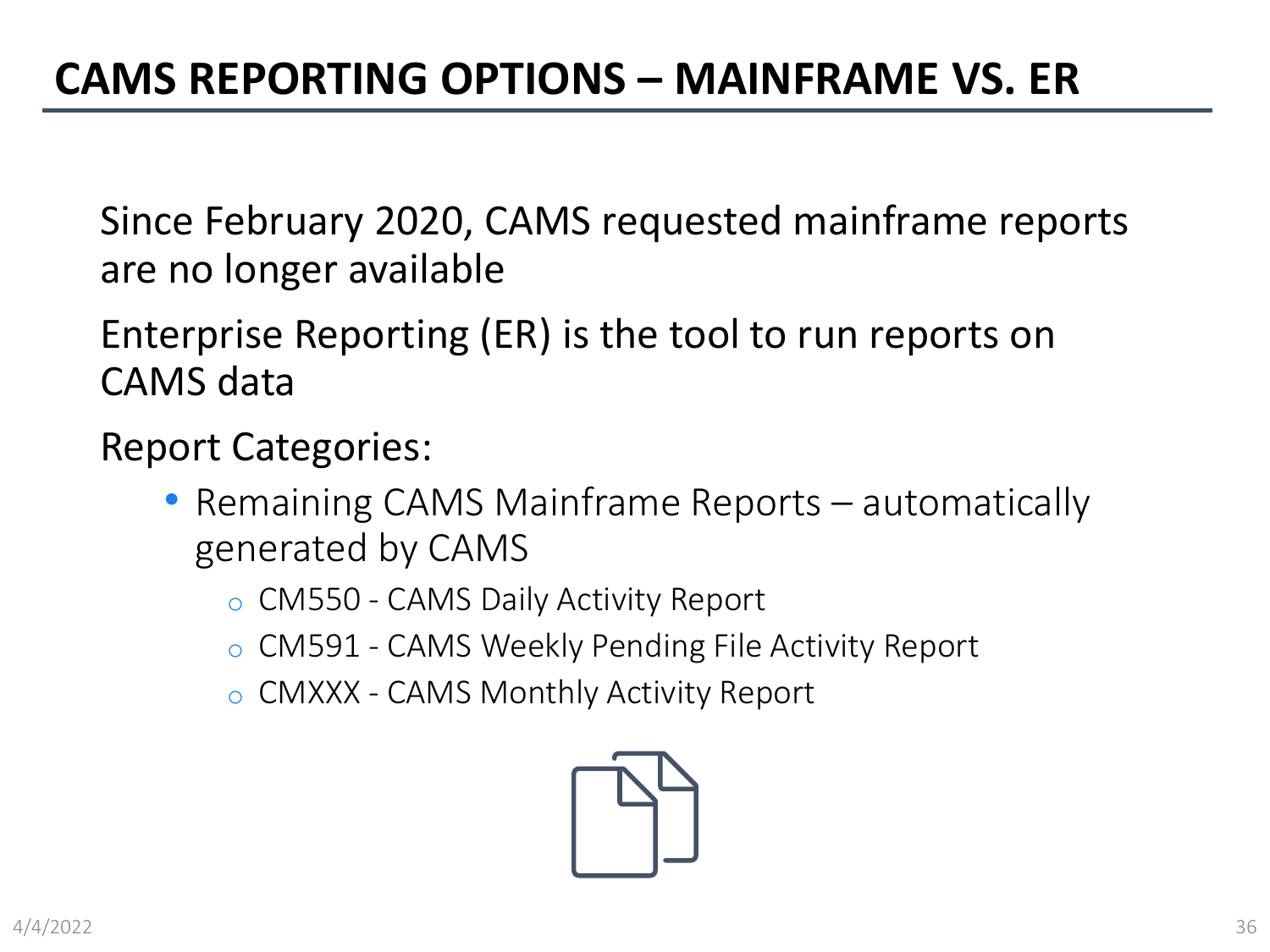These reports are in the Financial Reports/Accounting/Capital Asset Management folder

When scheduling reports, you can change the report format parameter to run as Crystal Reports, PDF or Excel

- If Excel is desired
	- o Set the format parameter to "Microsoft Excel Workbook Dataonly," and
	- o Set the export to Excel parameter to "Yes"

Schedule key reports to run on a recurring basis (i.e., monthly, etc.)

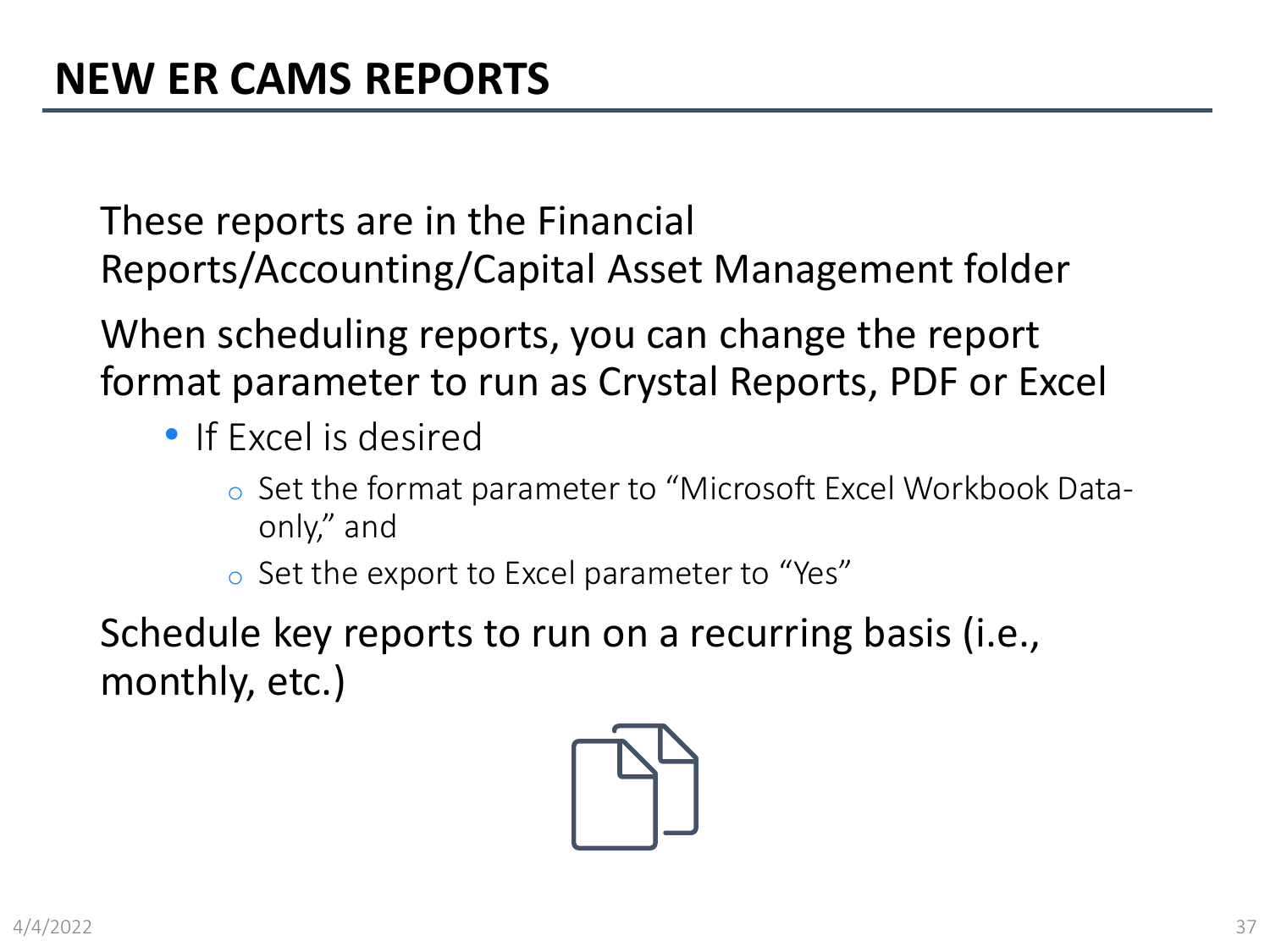### **ER REPORTING**

#### 1. To run reports, log into ER.

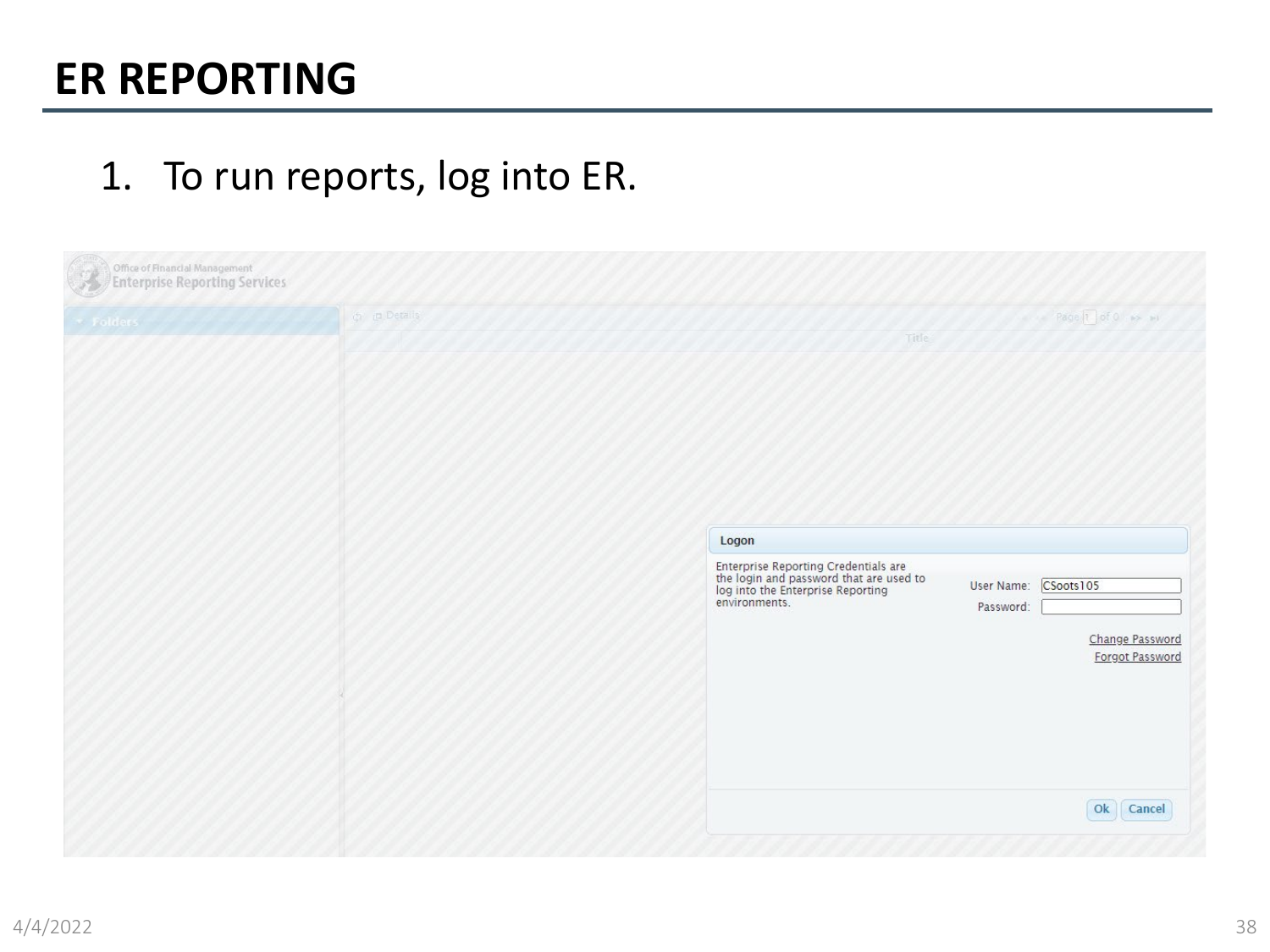- 2. Select the Financial Reports/Accounting/Capital Asset Management folder.
- 3. Choose one of the standard reports from CAMS and right-click to schedule.

| <b>¢ p</b> Details                          |                                           | $\vert \cdot \vert \cdot \vert \cdot \vert$ age 1 of<br><b>IPS INT</b> |  |
|---------------------------------------------|-------------------------------------------|------------------------------------------------------------------------|--|
|                                             |                                           | <b>Title</b>                                                           |  |
| ₽                                           | CM370 Disposed Asset                      |                                                                        |  |
| $\overline{\clubsuit}$                      | CM380 Depreciation Ledger                 |                                                                        |  |
| ♪                                           | CM385 Depreciation History                |                                                                        |  |
| $\overline{\bullet}$                        | CM450 Asset Flexible                      |                                                                        |  |
| ♪                                           | CM750 Subtotal By Category                |                                                                        |  |
| $\left  \right. \right. \left. \right\vert$ | CM810 Cost For Capitalized Assets         |                                                                        |  |
| $\overline{\bullet}$                        | CM820 Depreciation For Capitalized Assets |                                                                        |  |
| ♦                                           | CM850 Activity                            |                                                                        |  |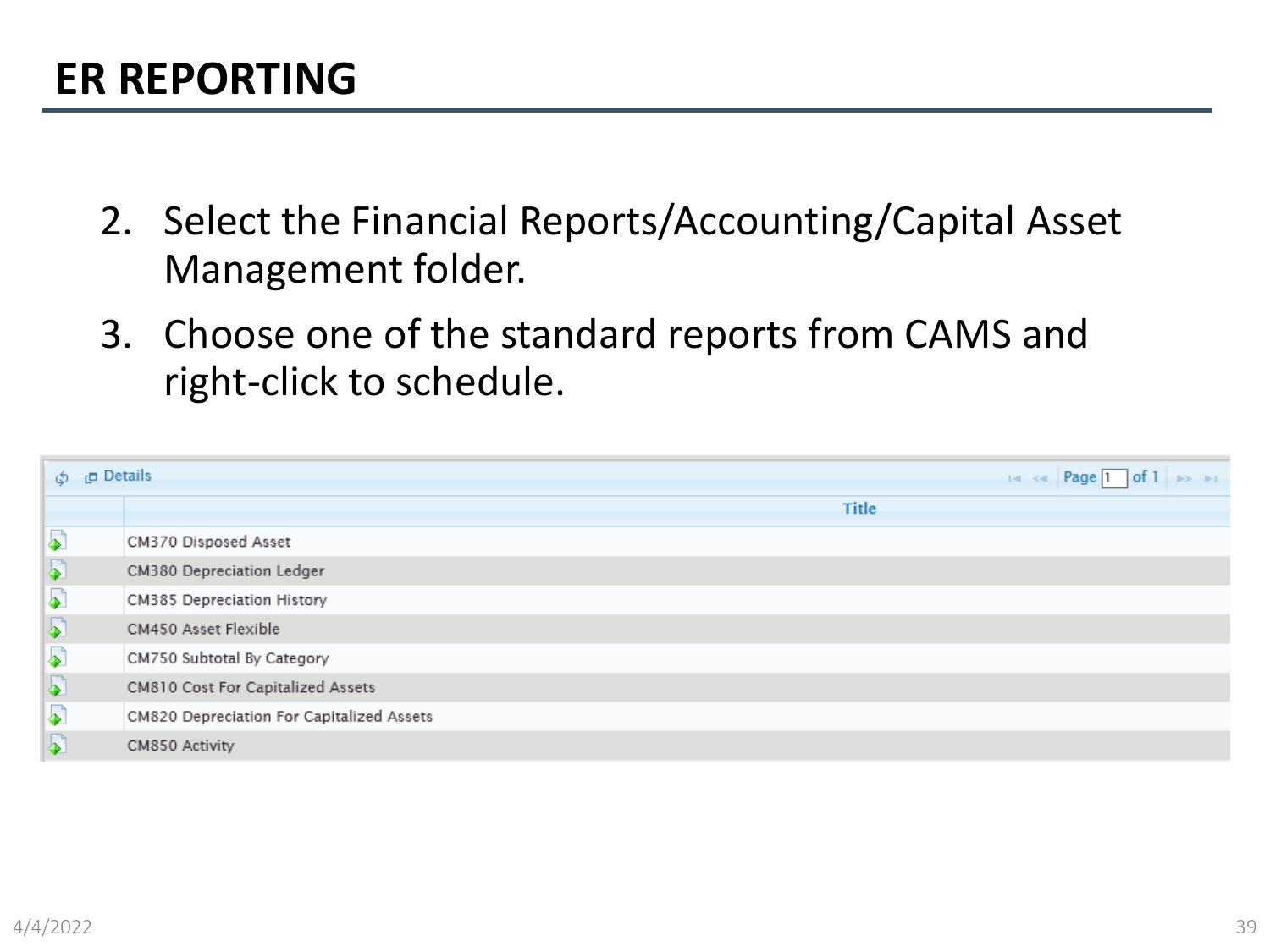### **COMMON CAMS QUESTIONS**

- 1. What's the difference between tag # and reference #?
	- See CAMS User Manual, page 8
- 2. Where do I get the Useful Life for my asset?
	- SAAM 30.50.10
- 3. What's the difference between "capitalized" and "small and attractive" assets?
	- SAAM 30.20.20 and 30.40.20
- 4. What's the feature number for?
	- SAAM 30.20.20b-c
- 5. Is there room for more data the agency wants to add?
	- See CAMS User Manual, Appendix D

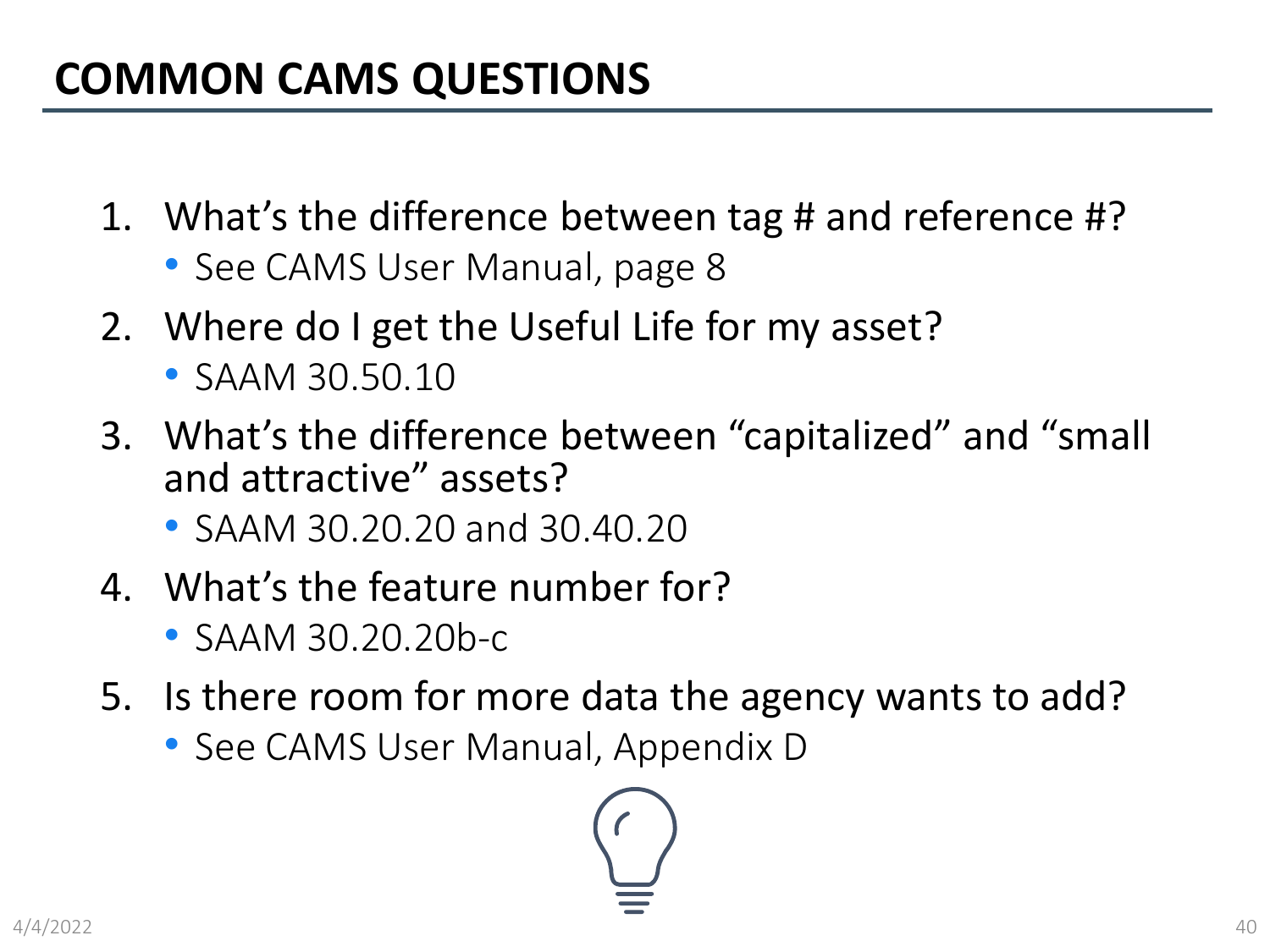Data entry in CAMS is a little different than AFRS

• Use .00 instead of assuming pennies

#### Remember to tab between fields (do not use the arrow keys)

#### CAMS Data Dictionary

• See Appendix D in the CAMS User Documentation Manual

#### For CAMS data in ER, refer to:

• https://www.ofm.wa.gov/sites/default/files/public/legacy [/resources/capital\\_assets/CAMS\\_Universe\\_Data\\_Diction](https://www.ofm.wa.gov/sites/default/files/public/legacy/resources/capital_assets/CAMS_Universe_Data_Dictionary.pdf) ary.pdf

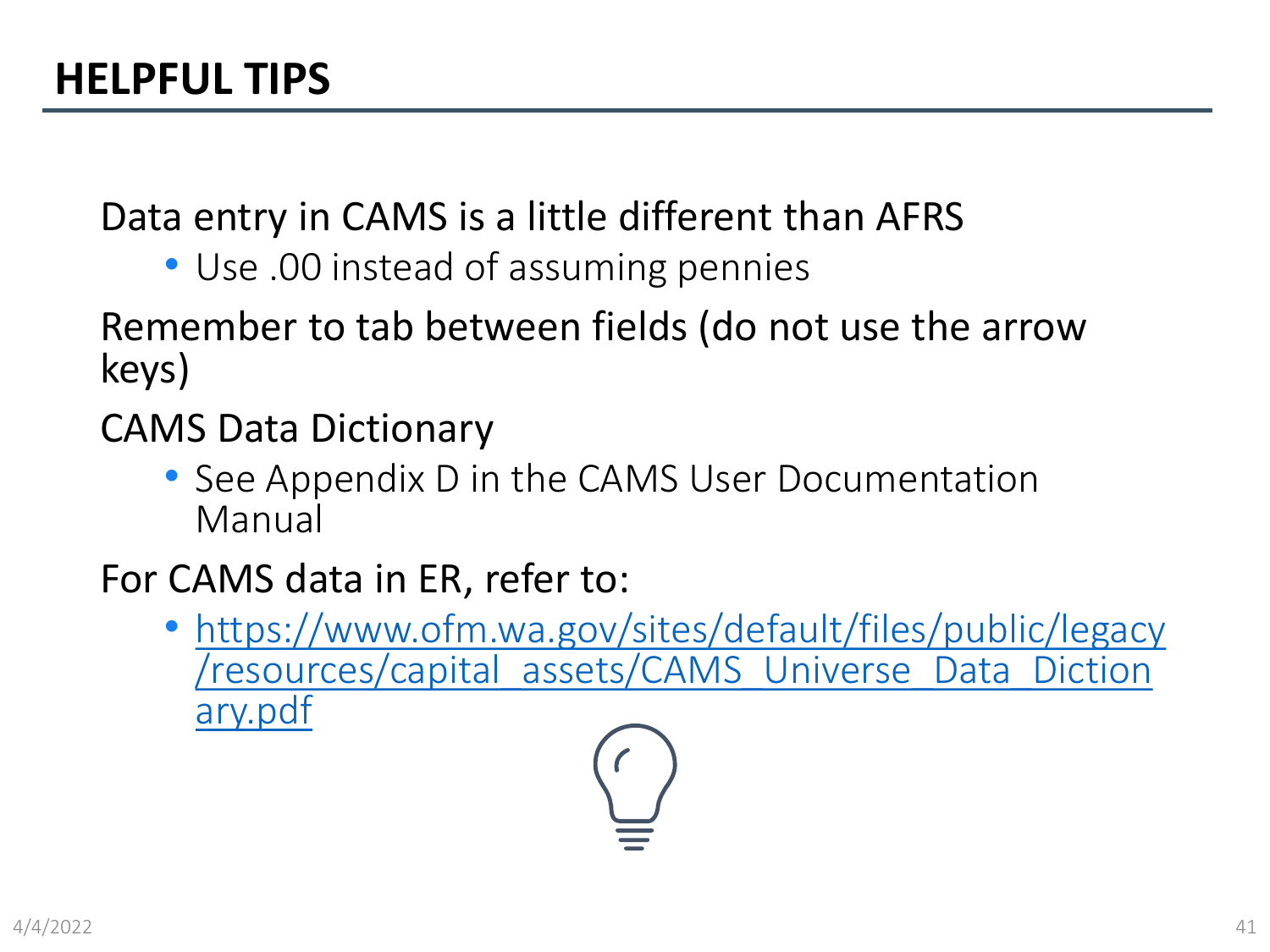#### How is depreciation calculated and recorded?

- Normal records:  $\frac{TOTAL COST OF ASSET SALVAGE VALUE}{USEFUL LIFE OF ASSET (MONTHS)}$  = MONTHLY DEPRECIATION
- Initial depreciation creates a depreciation for the asset record
- No change in the master record total depreciation is updated and rewritten

Changes in the following will recalculate and create a new depreciation record:

- Total cost
- Use life
- Salvage value
	- o Depreciation recalculation with salvage value: (TOTAL COST – SALVAGE VALUE) – ACCUMULATED DEPRECIATION

USEFUL LIFE - NUMBER OF MONTHS DEPRECIATED

#### CM385 – Depreciation History Report – shows history of depreciation changes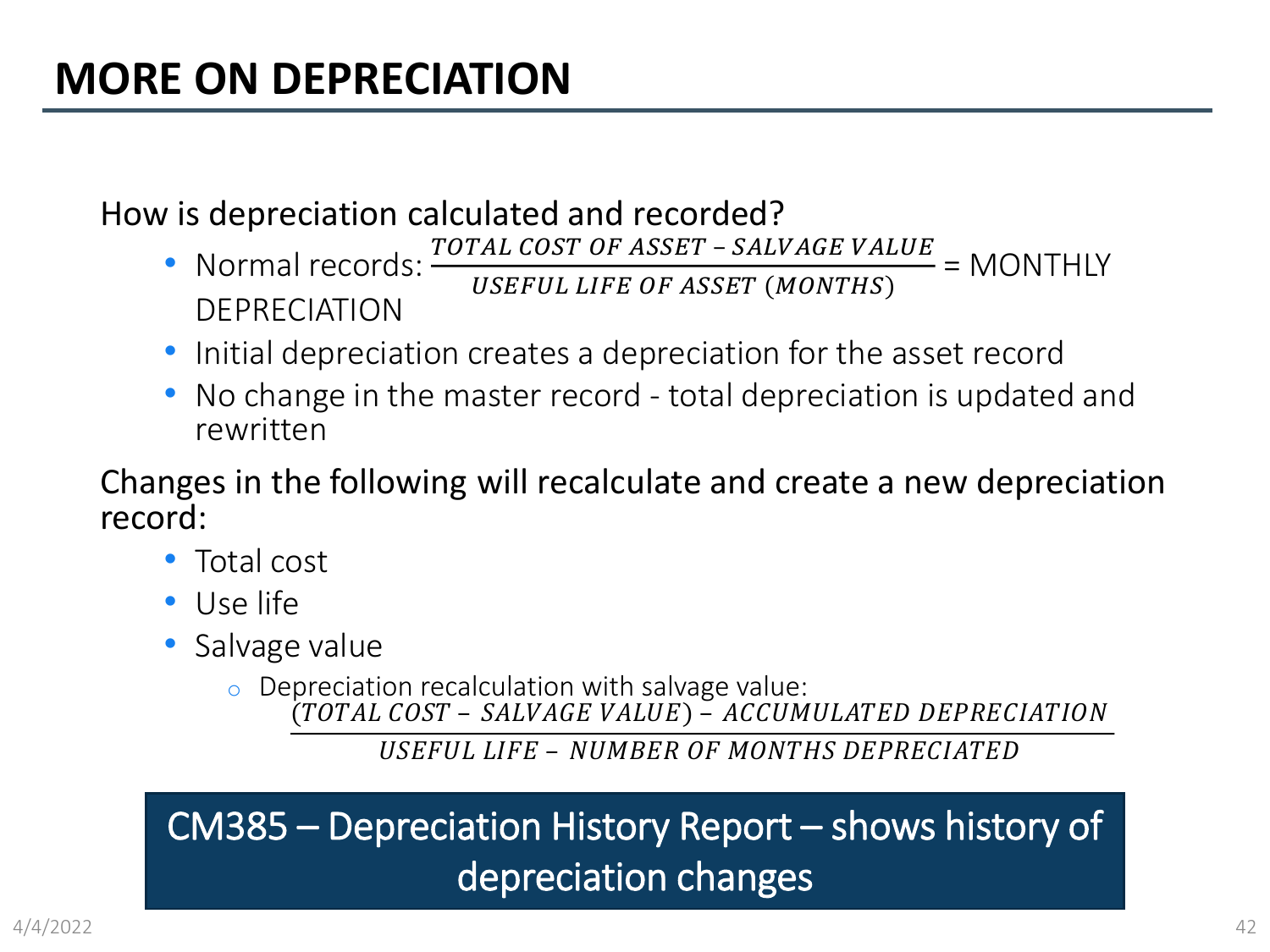### **RESOURCES**

To get copies of the latest system documentation, look under Reference Materials at:

- [https://www.ofm.wa.gov/it-systems/capital-asset-management-](https://www.ofm.wa.gov/it-systems/capital-asset-management-system-cams)<br>system-cams
- CAMS User Documentation:
	- o [https://ofm.wa.gov/sites/default/files/public/itsystems/cams/CAMS\\_USER\\_](https://ofm.wa.gov/sites/default/files/public/itsystems/cams/CAMS_USER_Documentation-Jul2021.pdf) Documentation-Jul2021.pdf
- CAMS Error Manual:
	- o [https://ofm.wa.gov/sites/default/files/public/itsystems/cams/CAMSError](https://ofm.wa.gov/sites/default/files/public/itsystems/cams/CAMSErrorManual-May2021.pdf) Manual-May2021.pdf

State Administrative and Accounting Manual, Chapter 30:

• <http://www.ofm.wa.gov/policy/default.asp>

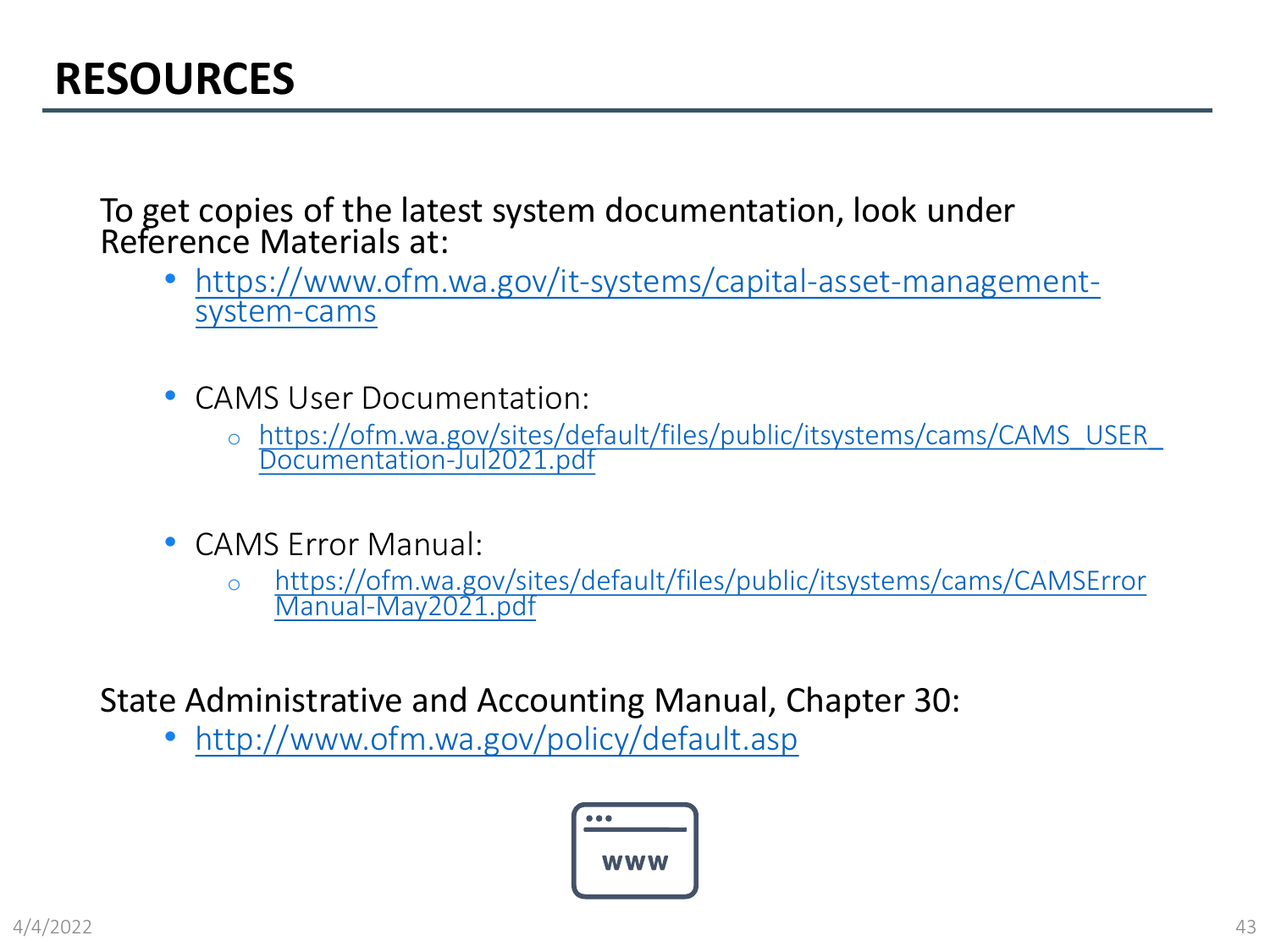### **STAYING INFORMED**

Sign Up or Manage Subscriptions for GovDelivery:

• [https://public.govdelivery.com/accounts/WAGOV/subscri](https://public.govdelivery.com/accounts/WAGOV/subscriber/new) ber/new

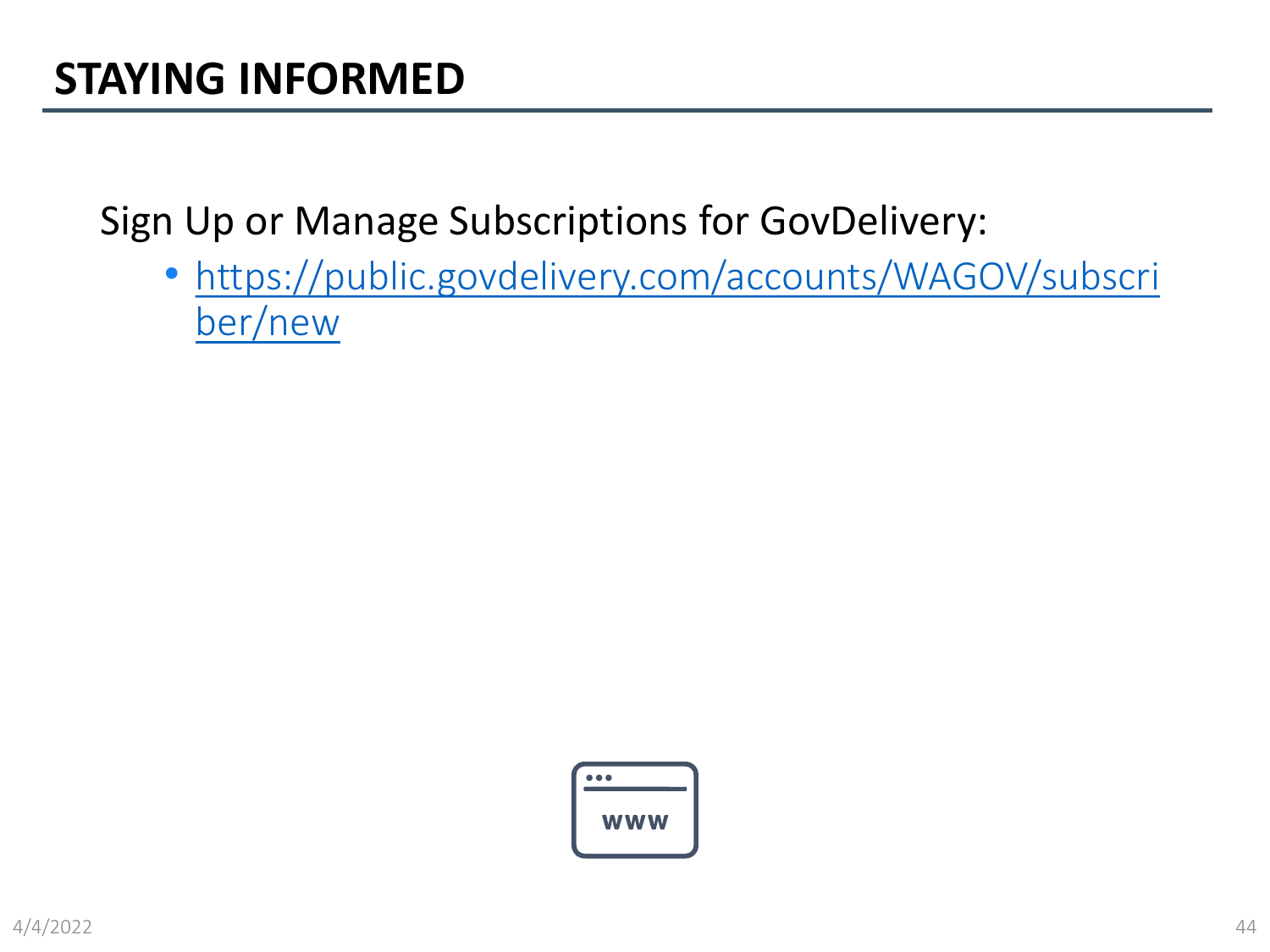### **WHO TO CONTACT WITH QUESTIONS?**

#### CAMS:

- OFM Help Desk
	- o Phone: 360-407-9100
	- o Email: [HereToHelp@ofm.wa.gov](mailto:HereToHelp@ofm.wa.gov)

#### Capital Asset Accounting Policies and Procedures:

- OFM Accounting Consultant
- Follow the link to find your OFM Accounting Consultant
	- o [http://www.ofm.wa.gov/accounting/swa/swacontactsbyagency.](http://www.ofm.wa.gov/accounting/swa/swacontactsbyagency.asp) asp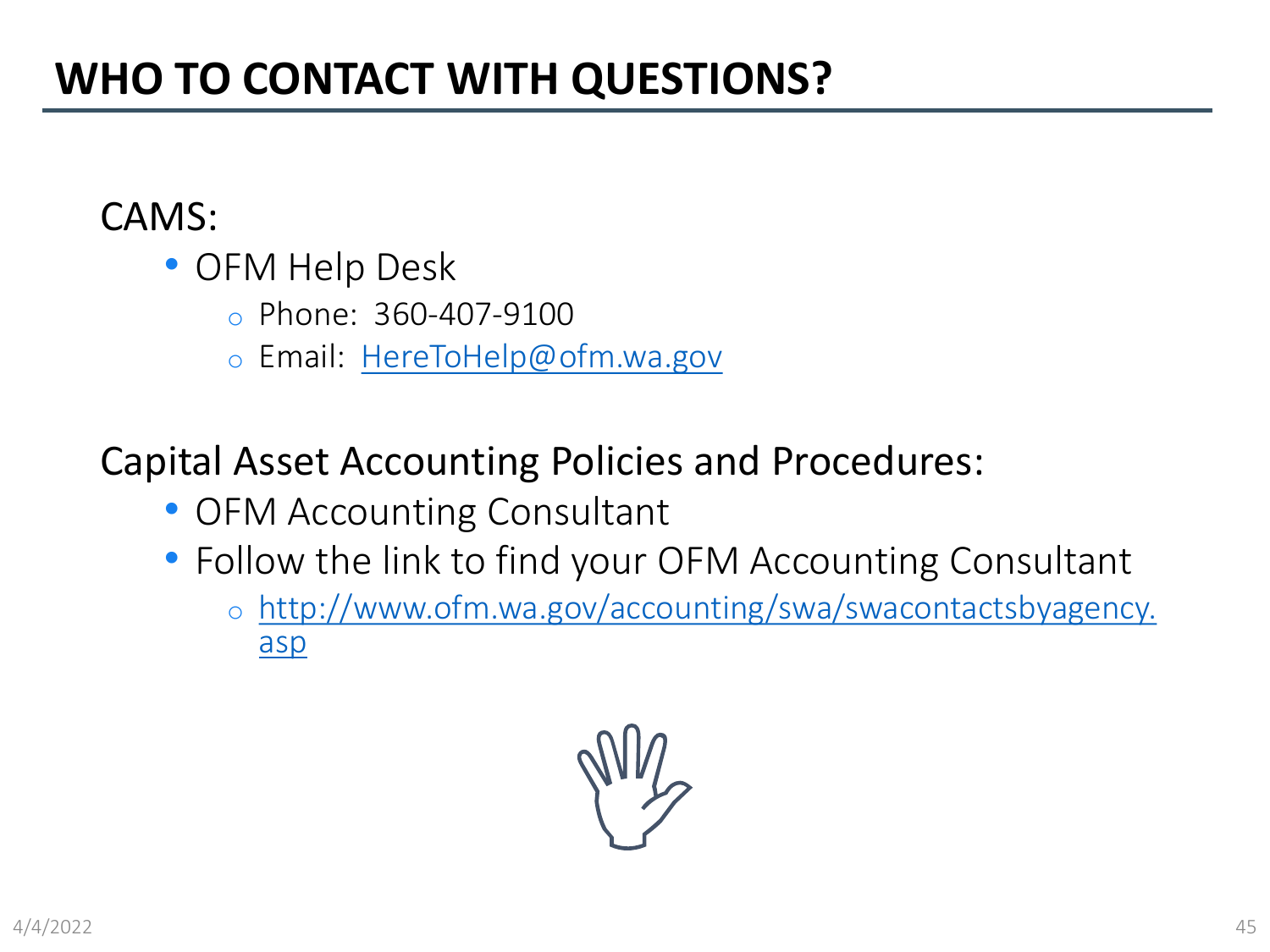OFM Statewide Accounting has created several eLearning courses

These courses are available on the OFM website under the Accounting tab, Training:

• [https://ofm.wa.gov/accounting/training-accounting-and](https://ofm.wa.gov/accounting/training-accounting-and-budget-staff)budget-staff

The following course is recommended for CAMS users:

• [Accounting for Capital Assets](https://www.ofm.wa.gov/sites/default/files/public/articulate/accounting/OFM%20-%20Accounting%20for%20Capital%20Assets/story.html)